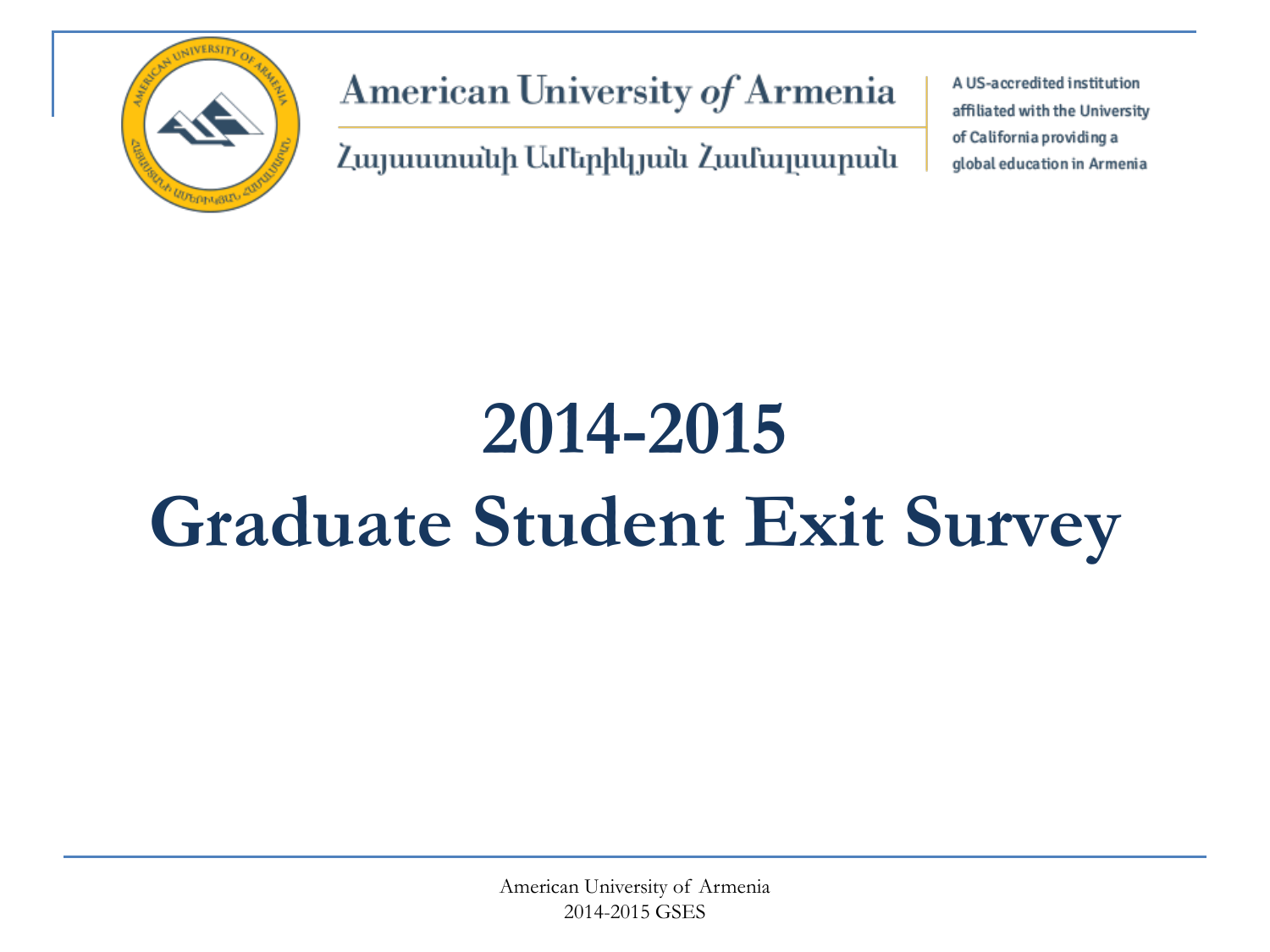#### **Content**

**[Methodology](#page-2-0)** 

[Response Rate and Background Profile](#page-3-0) [Employment Status During Graduate Studies](#page-6-0) [Further Education and employment plans](#page-8-0) [Academic Program](#page-10-0) [Educational Methods](#page-12-0) [Overall Experience in the Program](#page-15-0) [Support in the Degree Program](#page-16-0) [University Services](#page-17-0) [Graduate Education's Contribution to Student Development](#page-19-0) [Positive Highlights about AUA, Differences, and Suggestions for Improvement](#page-20-0)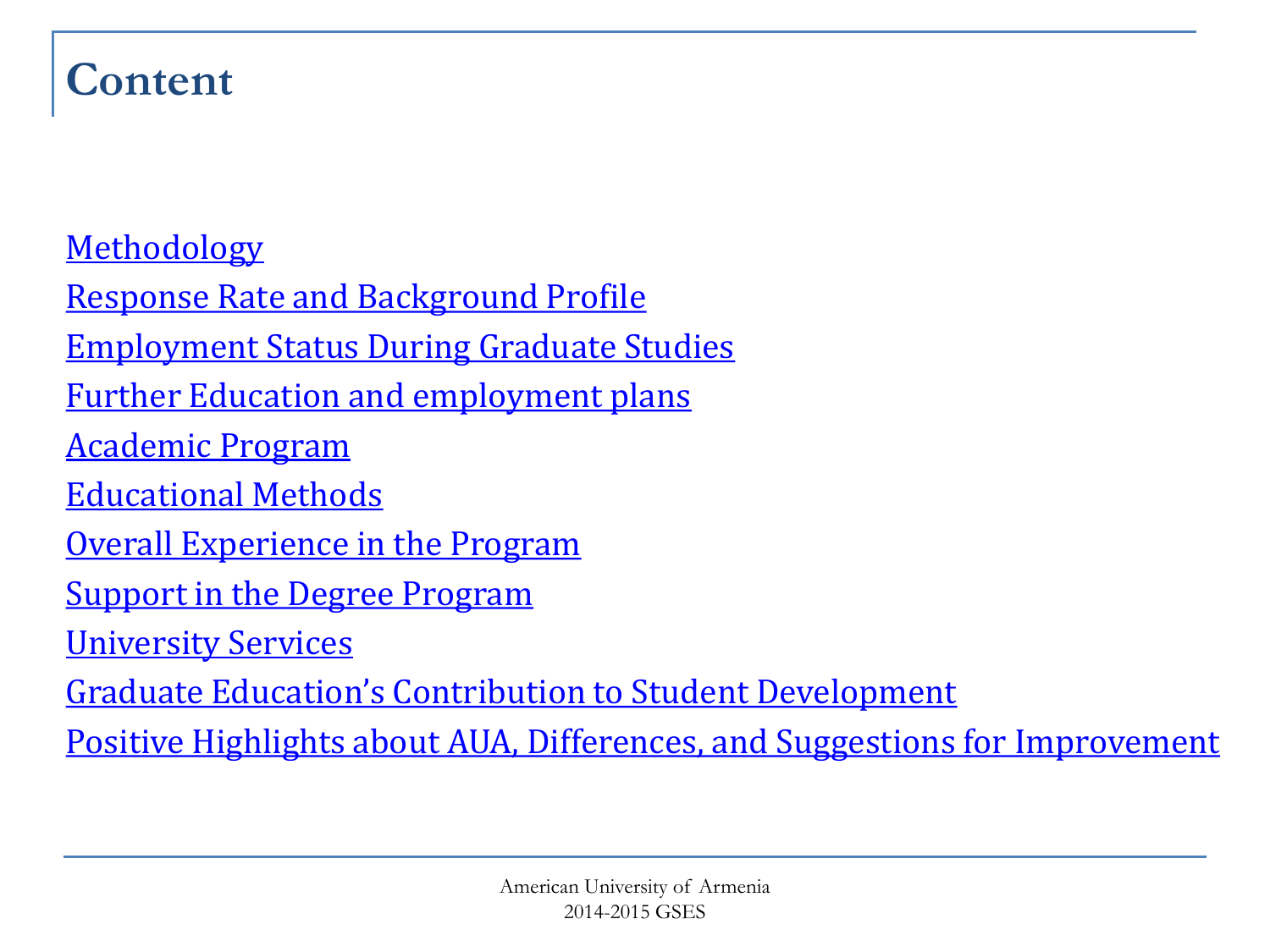# **Methodology**

Main topics of survey questionnaire:

- curriculum
- educational experiences
- academic programs and university services

Demographic data collected:

- age
- citizenship
- gender
- employment

The link to the on-line survey questionnaire was e-mailed to 54 graduating students on November 23, 2014, and to 190 graduating students on April 20, 2015. Responses were collected through December 9, 2014 and May 5, 2015 respectively.

A total of 203 (83.0%) out of 244 graduating students participated in the survey. The results of 47 partially completed surveys were excluded in the analyses, thus denoting **a response rate of 64.0%.**

<span id="page-2-0"></span>Upon completion of the on-line survey, data were generated through SPSS. The information from paper surveys was added to the master SPSS file. Upon completion of the data entry, statistical analyses such as frequencies, cross-tabulations, and mean average of the responses were performed.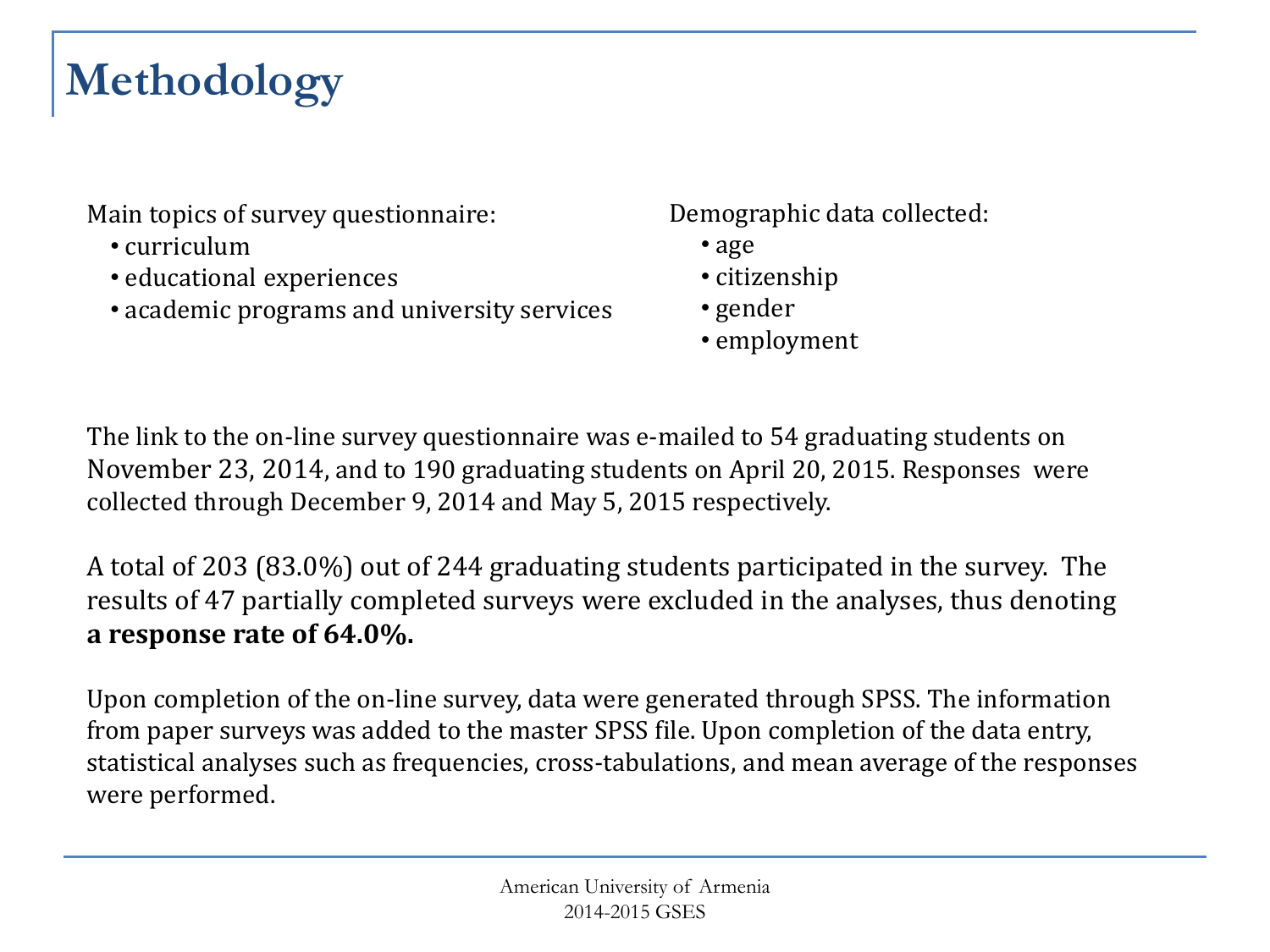# **Response Rate and Background Profile**

<span id="page-3-0"></span>

| Response rate by academic program                              |                   |                           |  |  |  |  |  |
|----------------------------------------------------------------|-------------------|---------------------------|--|--|--|--|--|
| Description                                                    | Graduating        | <b>Survey Respondents</b> |  |  |  |  |  |
|                                                                | <b>Students N</b> | N(%                       |  |  |  |  |  |
| Master of Business Administration (MBA)                        | 80                | 46 (57.5)                 |  |  |  |  |  |
| Master of Science in Economics (MSE)                           | 16                | 15(93.8)                  |  |  |  |  |  |
| Master of Political Science and International Affairs (M PSIA) | 23                | 23(100.0)                 |  |  |  |  |  |
| Master of Laws (LL.M.)                                         | 27                | 15(55.5)                  |  |  |  |  |  |
| Master in Teaching English as a Foreign Language (MA TEFL)     | 33                | 26(78.8)                  |  |  |  |  |  |
| Master of Science in Computer and Information Science (MS CIS) | 14                | 7(50.0)                   |  |  |  |  |  |
| Master of Engineering in Industrial Engineering and Systems    | 12                | 6(50.0)                   |  |  |  |  |  |
| Management (ME IESM)                                           |                   |                           |  |  |  |  |  |
| Master of Public Health                                        | 20                | 12(60.0)                  |  |  |  |  |  |
| Master of Business Administration and Master of Public Health  | 4                 | 3(75.0)                   |  |  |  |  |  |
| $(MBA+MPH)$                                                    |                   |                           |  |  |  |  |  |
| <b>TOTAL Graduate degree programs</b>                          | 229               | 153 (66.8)                |  |  |  |  |  |
| Certificate in Translation (CTr.)                              | 15                | 3(20.0)                   |  |  |  |  |  |
| <b>TOTAL</b>                                                   | 244               | 156 (64.0)                |  |  |  |  |  |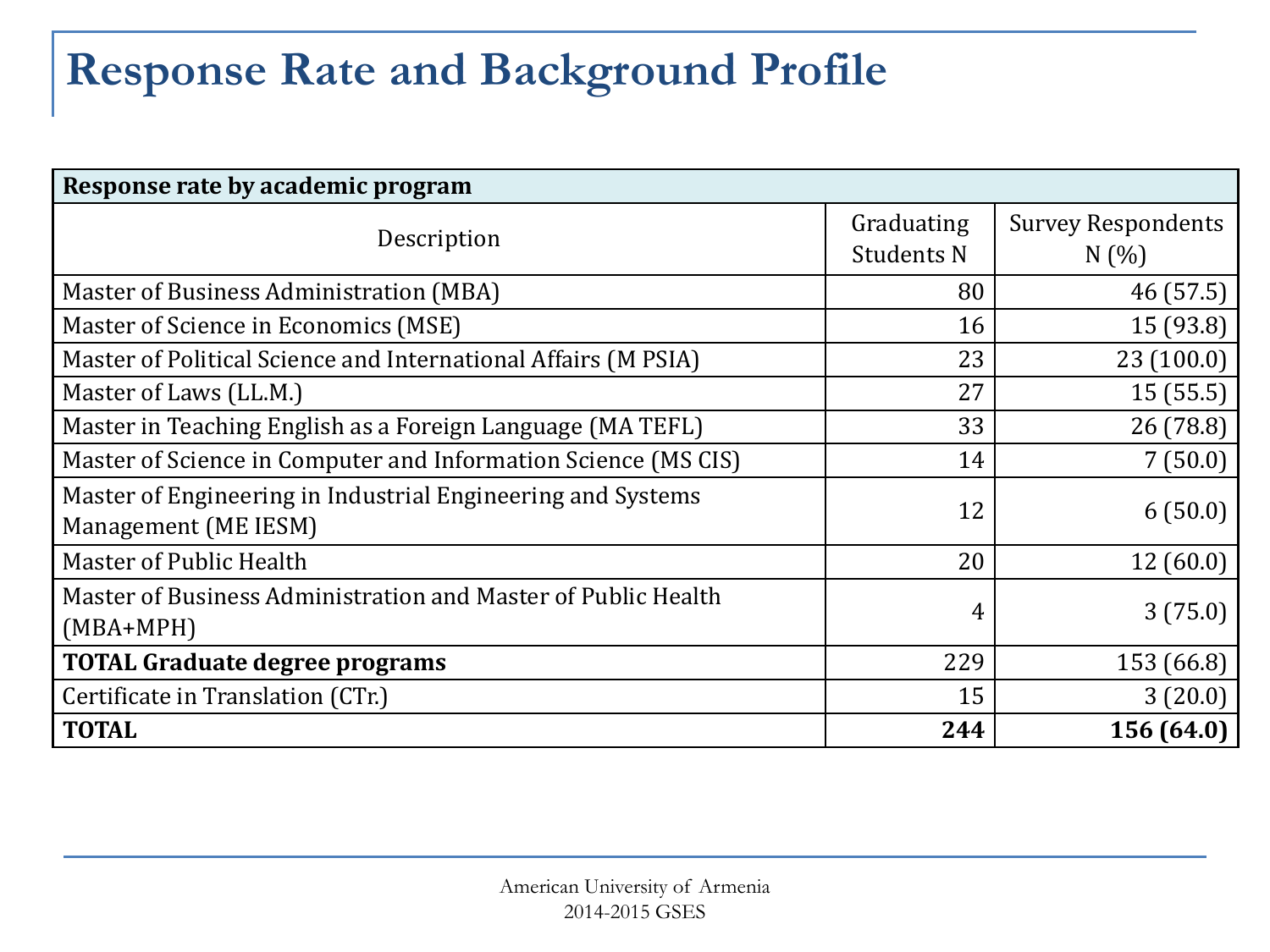# **Response Rate and Background Profile Cont'd**

| Distribution by age at graduation |                          |  |  |  |  |
|-----------------------------------|--------------------------|--|--|--|--|
| Age groups                        | Survey Respondents N (%) |  |  |  |  |
| Up to 22                          | 47 (30.1)                |  |  |  |  |
| $23 - 24$                         | 58 (37.2)                |  |  |  |  |
| $25 - 26$                         | 14(9.0)                  |  |  |  |  |
| 27-29                             | 15(9.6)                  |  |  |  |  |
| 30-32                             | 8(5.1)                   |  |  |  |  |
| 33-35                             | 8(5.1)                   |  |  |  |  |
| Over 35                           | 6(3.8)                   |  |  |  |  |
| <b>TOTAL</b>                      | 156                      |  |  |  |  |

| Distribution by gender - 1 |                          |  |  |  |  |
|----------------------------|--------------------------|--|--|--|--|
| Gender                     | Survey Respondents N (%) |  |  |  |  |
| Female                     | 118 (75.6)               |  |  |  |  |
| Male                       | 38 (24.4)                |  |  |  |  |
| <b>TOTAL</b>               | 156                      |  |  |  |  |

| Distribution by gender - 2 |                        |                                  |  |  |  |  |  |  |
|----------------------------|------------------------|----------------------------------|--|--|--|--|--|--|
| Gender                     | Graduating<br>Students | <b>Survey Respondents</b><br>N(% |  |  |  |  |  |  |
| Female                     | 175                    | 118(67.4)                        |  |  |  |  |  |  |
| Male                       | 69                     | 38 (55.1)                        |  |  |  |  |  |  |
| <b>TOTAL</b>               | 244                    | 156 (69.8)                       |  |  |  |  |  |  |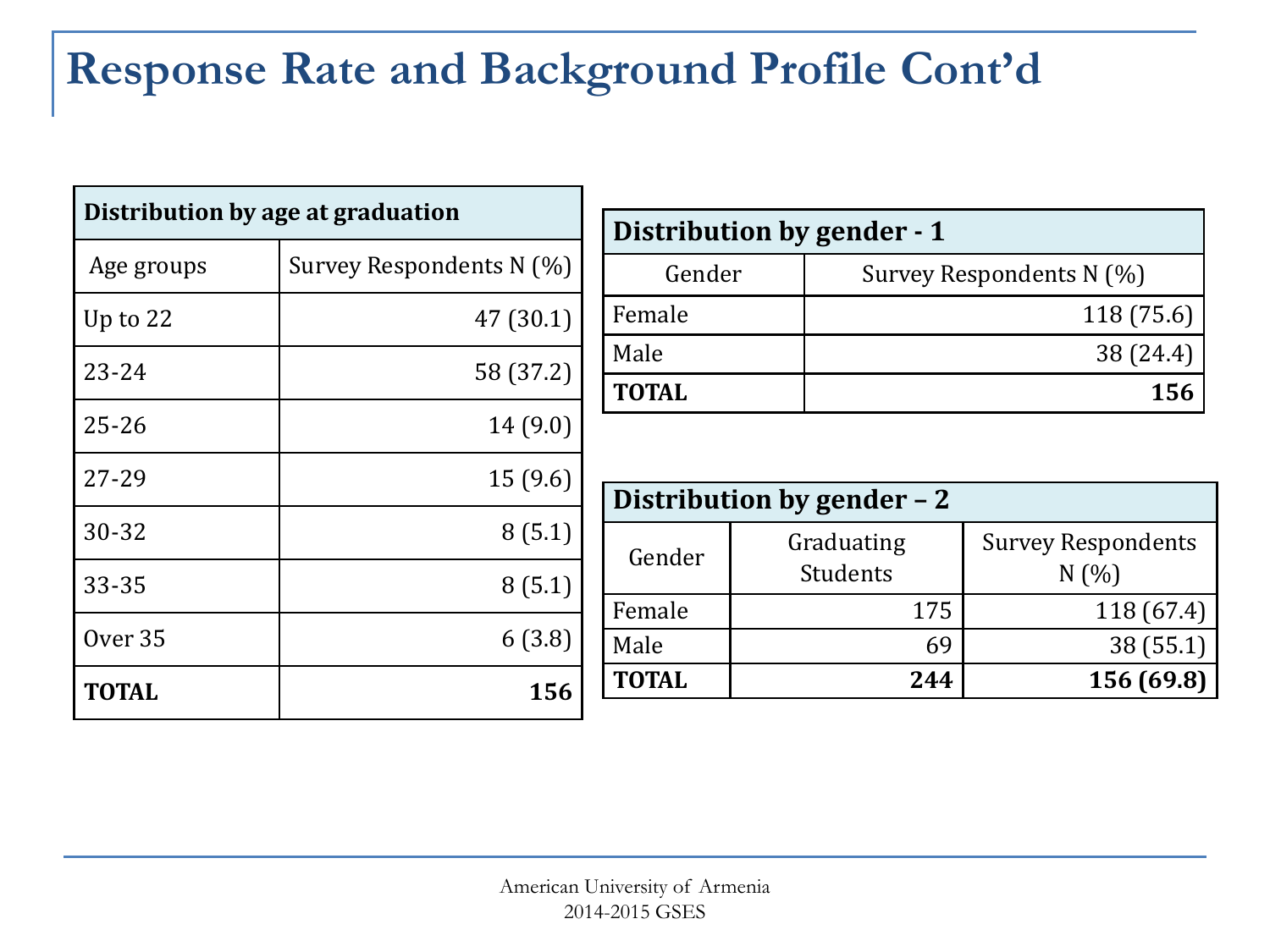## **Response Rate and Background Profile Cont'd**

| Among the graduate schools that you considered, was AUA your: |           |               |  |  |  |  |  |
|---------------------------------------------------------------|-----------|---------------|--|--|--|--|--|
| Choice                                                        | Year      | Total N $(%)$ |  |  |  |  |  |
|                                                               | 2011      | 164 (87.7)    |  |  |  |  |  |
|                                                               | 2012      | 128 (85.3)    |  |  |  |  |  |
| First choice                                                  | 2013      | 88 (83.8)     |  |  |  |  |  |
|                                                               | 2014      | 108 (86.4)    |  |  |  |  |  |
|                                                               | 2014-2015 | 128 (82.0)    |  |  |  |  |  |
|                                                               | 2011      | 21(11.2)      |  |  |  |  |  |
|                                                               | 2012      | 16(10.7)      |  |  |  |  |  |
| Second choice                                                 | 2013      | 14 (13.3)     |  |  |  |  |  |
|                                                               | 2014      | 14 (11.2)     |  |  |  |  |  |
|                                                               | 2014-2015 | 24(15.4)      |  |  |  |  |  |
|                                                               | 2011      | 2(1.1)        |  |  |  |  |  |
|                                                               | 2012      | 6(4.0)        |  |  |  |  |  |
| Third choice or lower                                         | 2013      | 3(2.9)        |  |  |  |  |  |
|                                                               | 2014      | 3(2.4)        |  |  |  |  |  |
|                                                               | 2014-2015 | 4(2.6)        |  |  |  |  |  |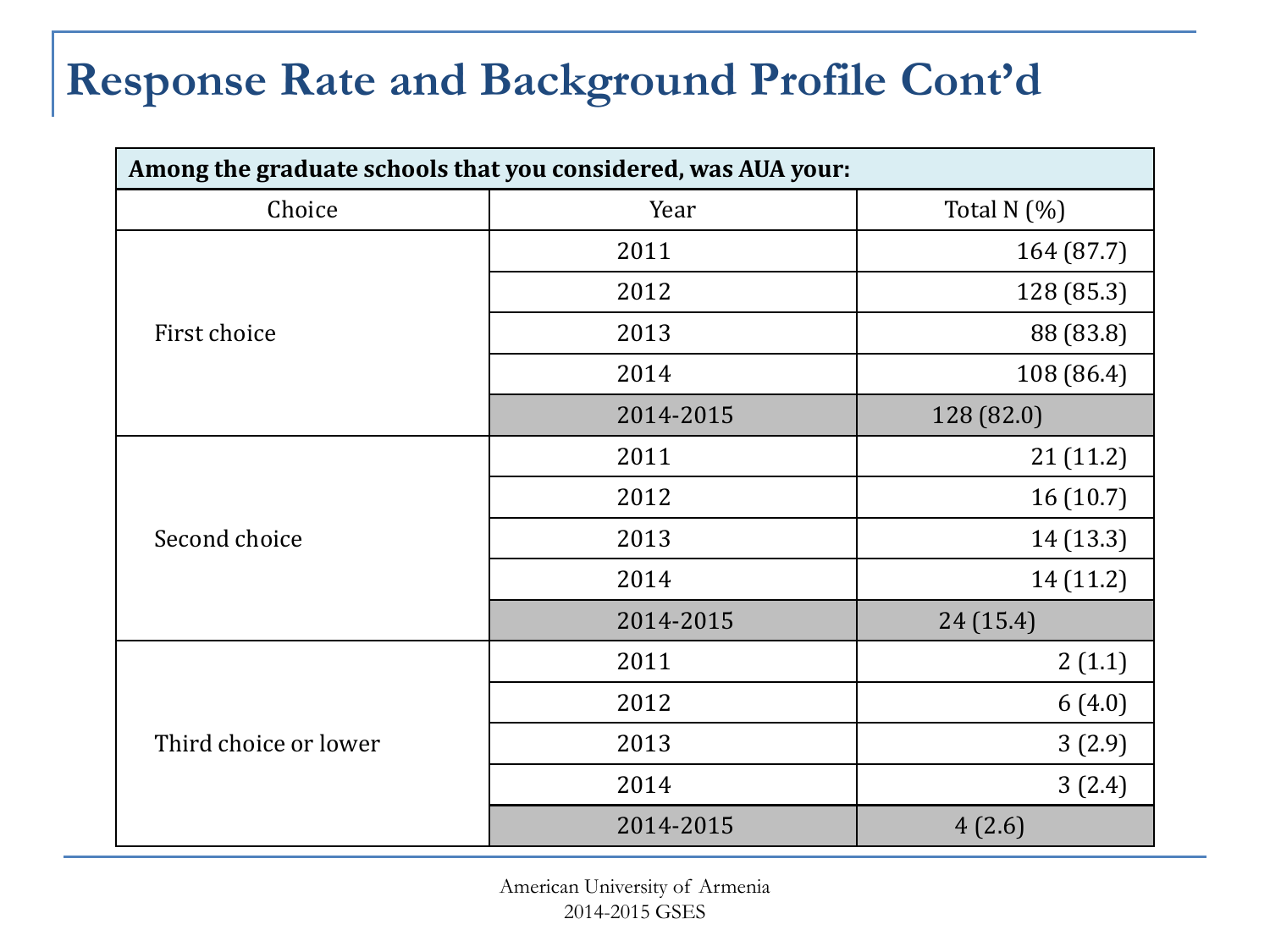# **Employment Status During Graduate Studies**

<span id="page-6-0"></span>

| What was your employment status during most of your graduate education? N (%) |          |           |           |  |  |  |  |  |  |
|-------------------------------------------------------------------------------|----------|-----------|-----------|--|--|--|--|--|--|
| Description                                                                   | Male     | Female    | Total     |  |  |  |  |  |  |
| Worked regularly full time                                                    | 11(28.9) | 35(29.7)  | 46(29.5)  |  |  |  |  |  |  |
| Worked regularly part time                                                    | 6(15.8)  | 26(22.0)  | 32(20.5)  |  |  |  |  |  |  |
| Worked occasionally (either part time or full time)                           | 12(31.6) | 29(24.6)  | 41(26.3)  |  |  |  |  |  |  |
| Did not work                                                                  | 9(23.7)  | 28 (23.7) | 37 (23.7) |  |  |  |  |  |  |
| <b>Total</b>                                                                  | 38       | 118       | 156       |  |  |  |  |  |  |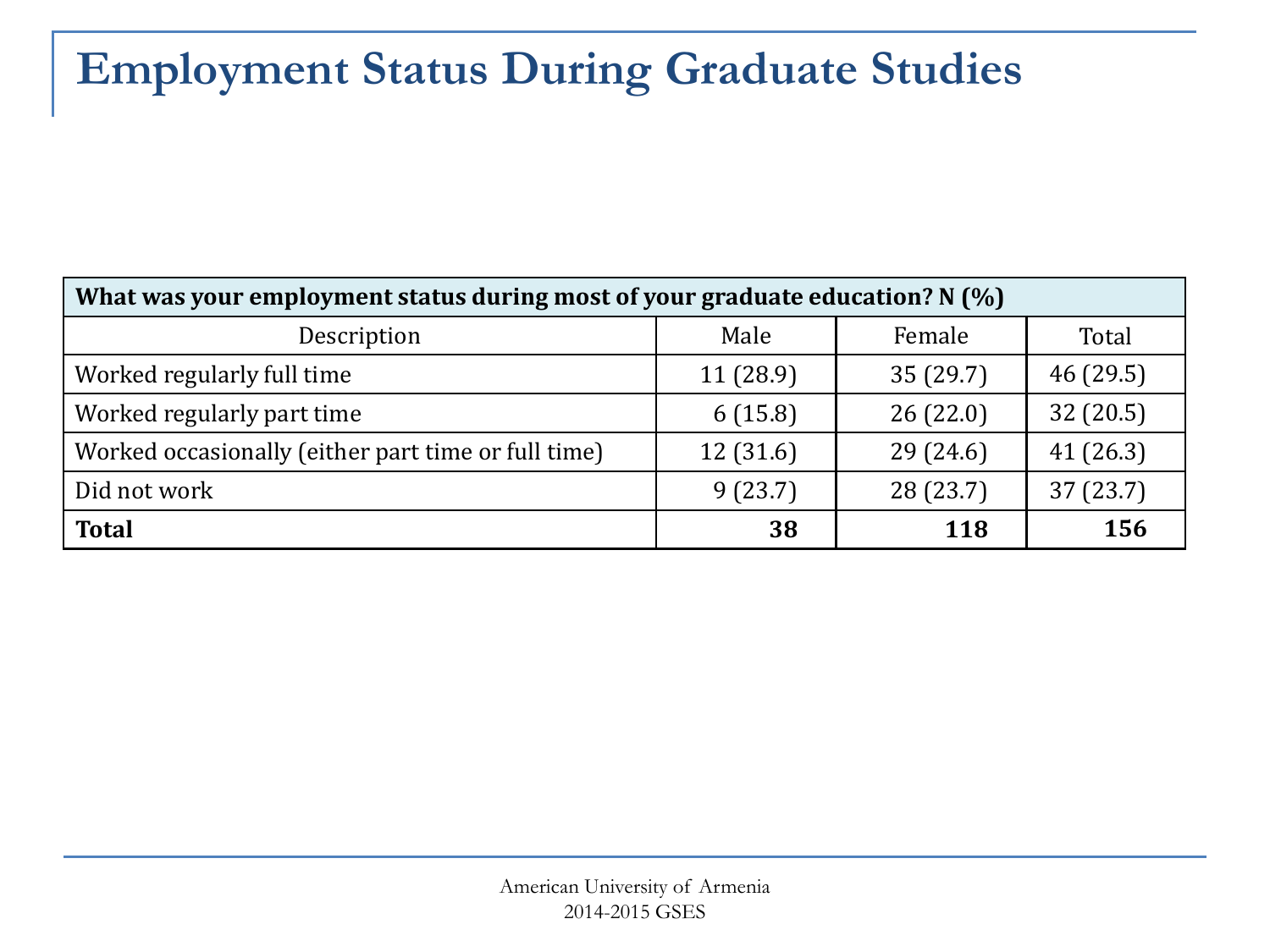# **Employment Status During Graduate Studies Cont'd**

| What was your employment status during most of your graduate education? |           |           |  |  |  |  |  |  |
|-------------------------------------------------------------------------|-----------|-----------|--|--|--|--|--|--|
|                                                                         | Year      | N(%)      |  |  |  |  |  |  |
|                                                                         | 2011      | 47 (25.0) |  |  |  |  |  |  |
|                                                                         | 2012      | 55 (36.7) |  |  |  |  |  |  |
| Worked regularly full time                                              | 2013      | 21(20.0)  |  |  |  |  |  |  |
|                                                                         | 2014      | 34 (27.2) |  |  |  |  |  |  |
|                                                                         | 2014-2015 | 46(29.5)  |  |  |  |  |  |  |
|                                                                         | 2011      | 30(16.0)  |  |  |  |  |  |  |
|                                                                         | 2012      | 20(13.3)  |  |  |  |  |  |  |
| Worked regularly part time                                              | 2013      | 23 (21.9) |  |  |  |  |  |  |
|                                                                         | 2014      | 20(16.0)  |  |  |  |  |  |  |
|                                                                         | 2014-2015 | 32 (20.5) |  |  |  |  |  |  |
|                                                                         | 2011      | 45 (23.9) |  |  |  |  |  |  |
|                                                                         | 2012      | 39(26.0)  |  |  |  |  |  |  |
| Worked occasionally (either part time or full time)                     | 2013      | 32 (30.5) |  |  |  |  |  |  |
|                                                                         |           |           |  |  |  |  |  |  |
|                                                                         | 2014      | 37(29.6)  |  |  |  |  |  |  |
|                                                                         | 2014-2015 | 41(26.3)  |  |  |  |  |  |  |
|                                                                         | 2011      | 66 (35.1) |  |  |  |  |  |  |
|                                                                         | 2012      | 36 (24.0) |  |  |  |  |  |  |
| Did not work                                                            | 2013      | 29 (27.6) |  |  |  |  |  |  |
|                                                                         | 2014      | 34 (27.2) |  |  |  |  |  |  |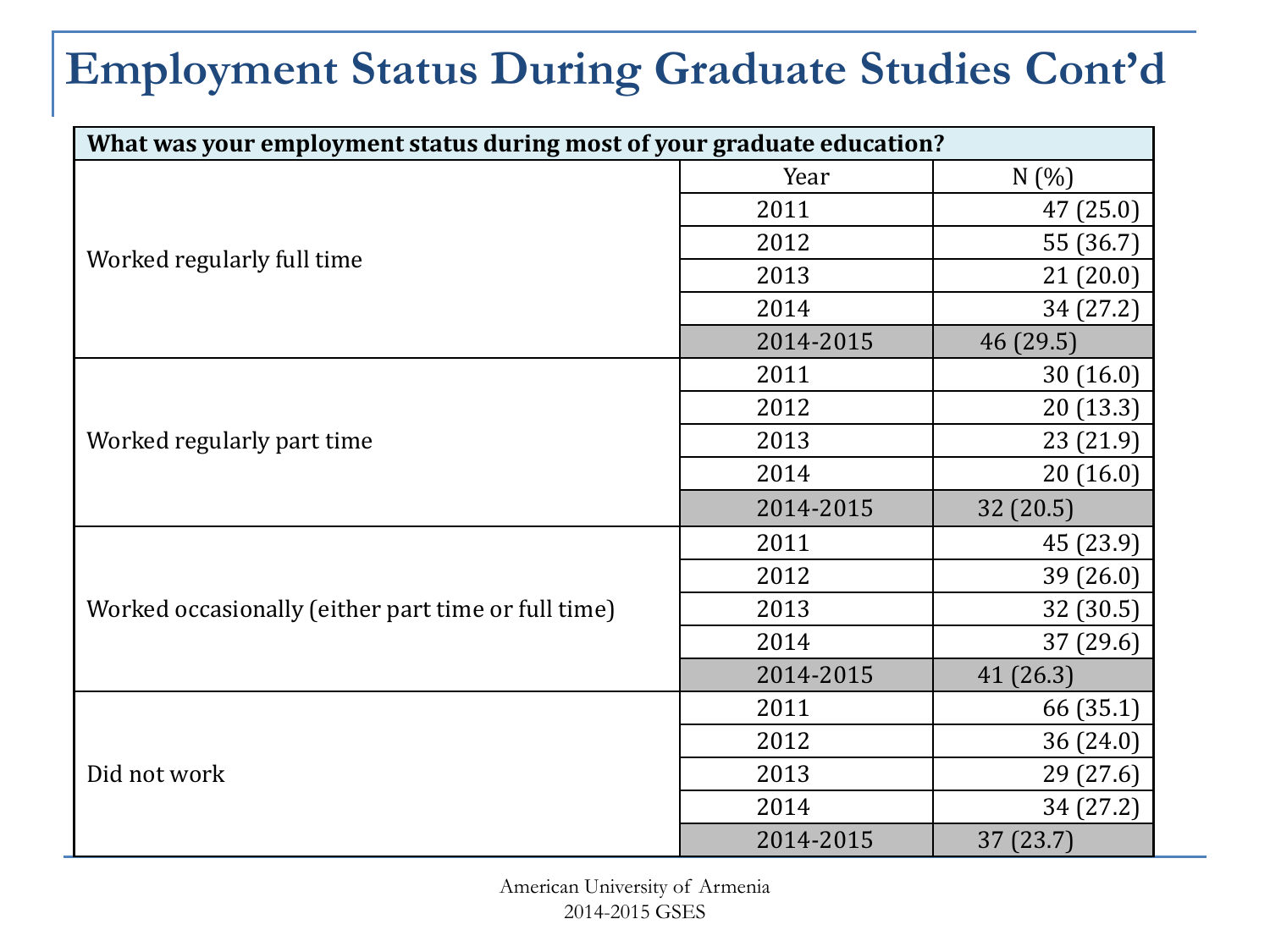# **Further Education and Employment Plans**

| What are your immediate employment/education plans? N (%)         |           |           |              |  |  |  |  |  |
|-------------------------------------------------------------------|-----------|-----------|--------------|--|--|--|--|--|
| Description                                                       | Female    | Male      | <b>TOTAL</b> |  |  |  |  |  |
| I am currently employed and am not seeking alternative employment | 22(18.6)  | 11(28.9)  | 33 (21.2)    |  |  |  |  |  |
| I am currently employed but am seeking alternative employment     | 41 (34.7) | 9(23.7)   | 50(32.1)     |  |  |  |  |  |
| I am unemployed and seeking employment                            | 41 (34.7) | 11 (28.9) | 52(33.3)     |  |  |  |  |  |
| I am unemployed but not seeking employment                        | 2(1.7)    | 3(7.9)    | 5(3.2)       |  |  |  |  |  |
| I will be / am continuing my graduate education                   | 6(5.1)    | 3(7.9)    | 9(5.8)       |  |  |  |  |  |
| Other (please specify)                                            | 6(5.1)    | 1(2.6)    | 7(4.5)       |  |  |  |  |  |
| <b>TOTAL</b>                                                      | 118       | 38        | 156          |  |  |  |  |  |

<span id="page-8-0"></span>

| Which BEST describes your potential employer? N (%)                   |            |          |              |  |  |  |  |  |  |
|-----------------------------------------------------------------------|------------|----------|--------------|--|--|--|--|--|--|
| Description                                                           | Female     | Male     | <b>TOTAL</b> |  |  |  |  |  |  |
| Government (RoA or foreign) or other public institution, agency, body | 26(22.4)   | 9(24.3)  | 35(22.9)     |  |  |  |  |  |  |
| Private for-profit corporation/company/group practice                 | 61(52.6)   | 19(51.4) | 80(52.3)     |  |  |  |  |  |  |
| Private non-profit organization                                       | 21(18.1)   | 3(8.1)   | 24(15.7)     |  |  |  |  |  |  |
| Self-employment: own business                                         | 8(6.9)     | 6(16.2)  | 14(9.2)      |  |  |  |  |  |  |
| <b>TOTAL</b>                                                          | <b>116</b> | 37       | 153          |  |  |  |  |  |  |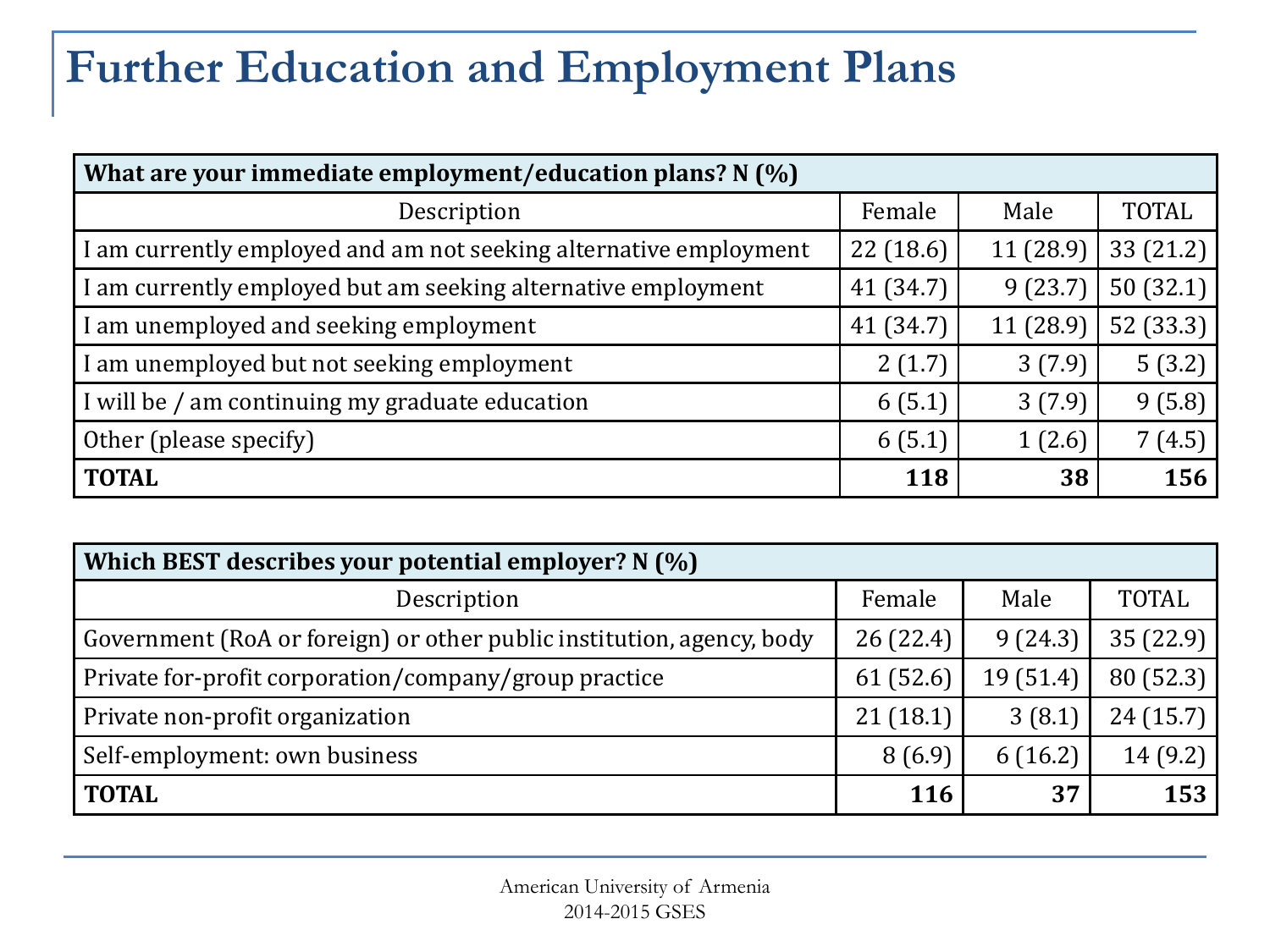# **Employment Plans Cont'd**

| In what industry is your potential employment? $N(\%)$ |           |         |              |  |  |  |  |  |
|--------------------------------------------------------|-----------|---------|--------------|--|--|--|--|--|
| List of industries                                     | Female    | Male    | <b>TOTAL</b> |  |  |  |  |  |
| Education and educational services                     | 32(27.1)  | 2(5.3)  | 34 (21.8)    |  |  |  |  |  |
| Public administration                                  | 15 (12.7) | 3(7.9)  | 18 (11.5)    |  |  |  |  |  |
| <b>Business services</b>                               | 11 (64.7) | 3(35.3) | 17 (10.9)    |  |  |  |  |  |
| Health                                                 | 8(6.8)    | 4(10.5) | 12(7.7)      |  |  |  |  |  |
| Telecommunication, information technologies            | 8(6.8)    | 2(5.3)  | 10(6.4)      |  |  |  |  |  |
| Finance, insurance, real estate                        | 7(5.9)    | 2(5.3)  | 9(5.8)       |  |  |  |  |  |
| <b>Banking</b>                                         | 5(4.2)    | 3(7.9)  | 8(5.1)       |  |  |  |  |  |
| Professional services                                  | 2(1.7)    | 5(13.2) | 7(4.5)       |  |  |  |  |  |
| Manufacturing                                          | 2(1.7)    | 1(2.6)  | 3(1.9)       |  |  |  |  |  |
| Wholesale and retail trade                             | 3(2.5)    | 0(0.0)  | 3(1.9)       |  |  |  |  |  |
| Agriculture, mining                                    | 1(0.8)    | 1(2.6)  | 2(1.3)       |  |  |  |  |  |
| Arts, entertainment, food services                     | 1(0.8)    | 1(2.6)  | 2(1.3)       |  |  |  |  |  |
| Transportation                                         | 1(0.8)    | 0(0.0)  | 1(0.6)       |  |  |  |  |  |
| Construction                                           | 0(0.0)    | 0(0.0)  | 0(0.0)       |  |  |  |  |  |
| <b>Other</b>                                           | 22 (18.6) | 8(21.1) | 30 (19.2)    |  |  |  |  |  |
| <b>TOTAL</b>                                           | 118       | 38      | 156          |  |  |  |  |  |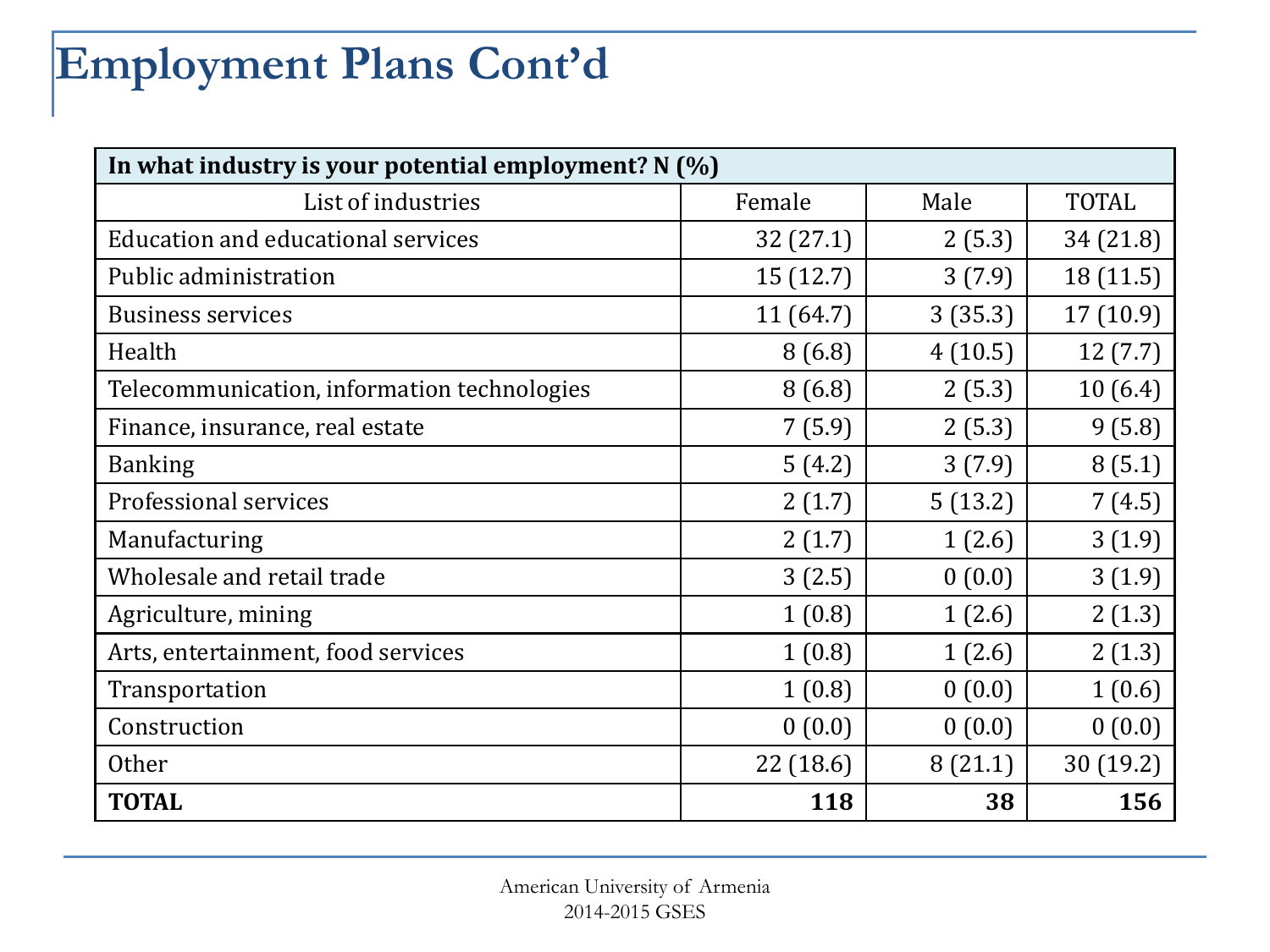## **Academic Program**

| <b>Measures</b>          | Year    | University-wide* |      | <b>Measures</b>                                            | Year    | University-wide* |      |
|--------------------------|---------|------------------|------|------------------------------------------------------------|---------|------------------|------|
|                          | 2011    | 2.34             | 72.0 | There was good                                             | 2011    | 1.96             | 75.3 |
|                          | 2012    | 2.28             | 69.3 | communication between                                      | 2012    | 2.06             | 72.7 |
| The sequence of courses  |         |                  |      | faculty and students regarding                             | 2013    | 2.11             | 70.5 |
| was appropriate.         | 2013    | 2.41             | 61.0 | student needs, concerns, and                               | 2014    | 2.23             | 68.0 |
|                          | 2014    | 2.48             | 56.8 | suggestions.                                               | 2014/15 | 2.03             | 75.0 |
|                          | 2014/15 | 2.18             | 75.0 |                                                            | 2011    | 1.68             | 90.9 |
|                          |         |                  |      | Interactions among students                                | 2012    | 1.71             | 90.0 |
|                          | 2011    | 2.02             | 84.9 | and faculty were characterized                             | 2013    | 1.80             | 86.7 |
| Academic policies and    | 2012    | 2.00             | 79.3 | by mutual respect.<br>On the whole, faculty members        | 2014    | 1.71             | 88.8 |
| procedures were          | 2013    | 2.18             | 70.5 |                                                            | 2014/15 | 1.73             | 85.8 |
| communicated adequately. |         |                  |      |                                                            | 2011    | 2.02             | 80.6 |
|                          | 2014    | 2.09             | 74.4 |                                                            | 2012    | 2.29             | 63.3 |
|                          | 2014/15 | 2.11             | 73.7 | were well qualified to teach                               | 2013    | 2.26             | 66.7 |
|                          | 2011    | 1.92             | 87.3 | their courses.                                             | 2014    | 2.36             | 58.4 |
|                          |         |                  |      |                                                            | 2014/15 | 2.23             | 66.6 |
| Information about degree | 2012    | 1.80             | 92.0 |                                                            | 2011    | 2.25             | 68.4 |
| requirements was         | 2013    | 2.11             | 72.4 | There were many opportunities<br>outside the classroom for | 2012    | 2.39             | 58.7 |
| communicated adequately. | 2014    | 2.01             | 82.4 | interaction between students                               | 2013    | 2.15             | 67.6 |
|                          |         |                  |      | and faculty.                                               | 2014    | 2.16             | 69.6 |
|                          | 2014/15 | 2.00             | 80.1 |                                                            | 2014/15 | 2.26             | 64.1 |

<span id="page-10-0"></span>*\*Mean and combined percent of strongly agree and agree; scale of 1 to 5; 1=strongly agree and 5=strongly disagree; missing values excluded*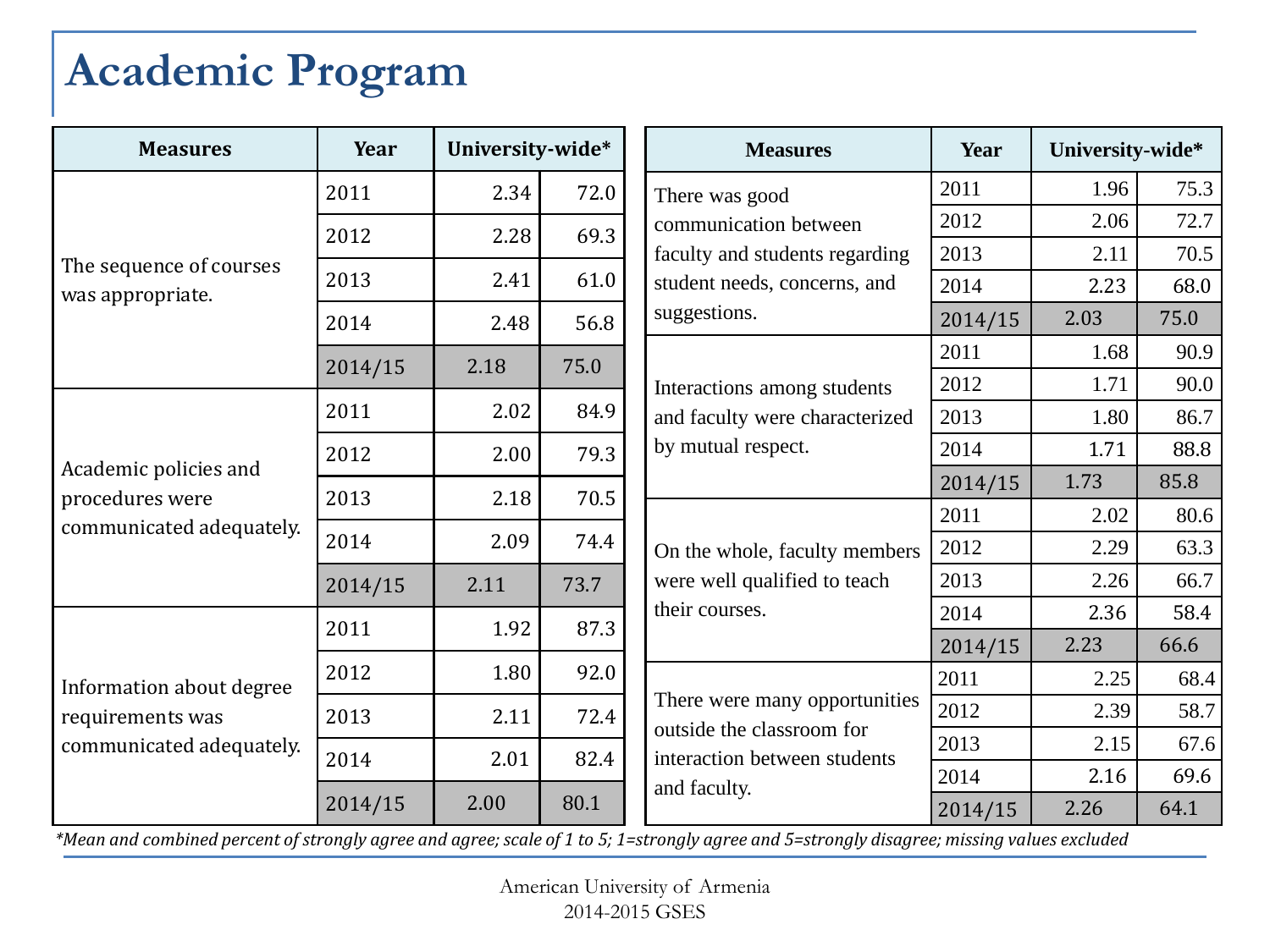### **Academic Program Cont'd**

| <b>Measures</b>                                     | Year    | University-wide* |      | <b>Measures</b>                                                 | Year    |      | University-wide* |
|-----------------------------------------------------|---------|------------------|------|-----------------------------------------------------------------|---------|------|------------------|
|                                                     | 2011    | 1.97             | 84.3 |                                                                 | 2011    | 1.80 | 86.1             |
| In general, faculty members                         | 2012    | 2.12             | 70.0 | I would recommend my                                            | 2012    | 1.92 | 78.7             |
|                                                     |         |                  |      | graduate program to                                             | 2013    | 2.00 | 74.3             |
| prepared carefully for their                        | 2013    | 2.12             | 72.4 | prospective students.                                           | 2014    | 2.17 | 68.0             |
| courses.                                            | 2014    | 2.25             | 65.6 |                                                                 | 2014/15 | 1.95 | 80.1             |
|                                                     | 2014/15 | 2.05             | 73.7 |                                                                 | 2011    | 1.98 | 73.3             |
|                                                     |         |                  |      | If I had the opportunity to                                     | 2012    | 2.10 | 67.3             |
| Overall, faculty in my<br>academic program were     | 2011    | 1.97             | 80.7 | make the choice again, I would<br>enroll in this program again. | 2013    | 2.17 | 64.8             |
|                                                     | 2012    | 2.08             | 76.0 |                                                                 | 2014    | 2.38 | 55.2             |
|                                                     | 2013    | 2.04             | 75.3 |                                                                 | 2014/15 | 2.20 | 68.6             |
| interested in the professional                      |         |                  |      |                                                                 | 2011    | 2.06 | 73.7             |
| development of students.                            | 2014    | 2.16             | 70.4 |                                                                 | 2012    | 2.10 | 73.3             |
|                                                     | 2014/15 | 1.94             | 77.5 | AUA grading system is fair.                                     | 2013    | 2.14 | 72.4             |
|                                                     | 2011    | 2.11             | 79.1 |                                                                 | 2014    | 2.14 | 68.0             |
|                                                     |         |                  |      |                                                                 | 2014/15 | 2.10 | 71.8             |
|                                                     | 2012    | 2.14             | 75.3 | The grading system of my                                        | 2011    | 2.08 | 74.9             |
| In general, the courses I took<br>were well taught. | 2013    | 2.20             | 69.5 | academic program is fair                                        | 2012    | 2.08 | 72.7             |
|                                                     | 2014    | 2.40             | 58.4 |                                                                 | 2013    | 2.19 | 67.7             |
|                                                     |         |                  |      |                                                                 | 2014    | 2.22 | 66.4             |
|                                                     | 2014/15 | 2.20             | 70.5 |                                                                 | 2014/15 | 2.09 | 74.3             |

*\*Mean and combined percent of strongly agree and agree; scale of 1 to 5; 1=strongly agree and 5=strongly disagree; missing values excluded*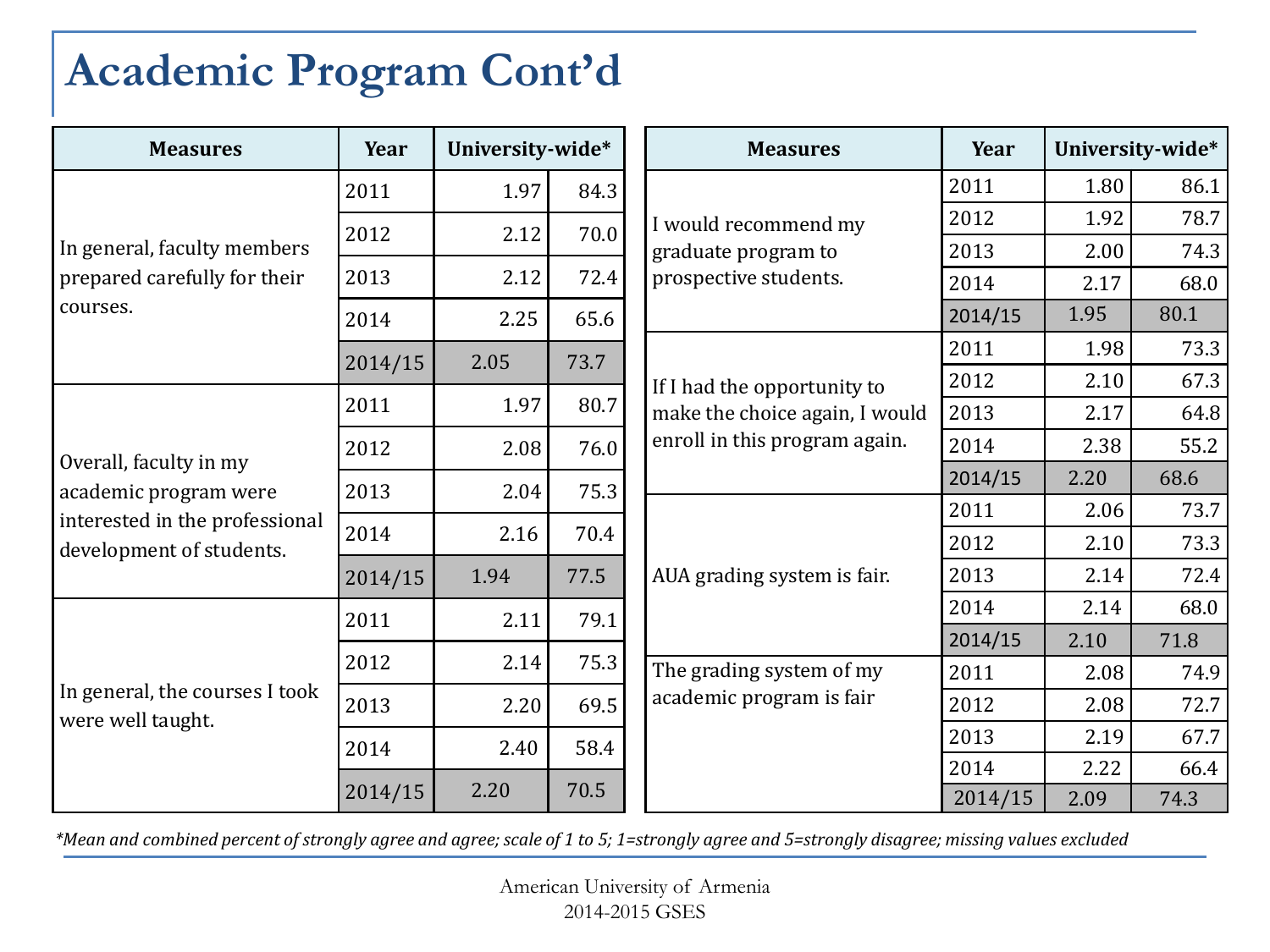## **Educational Methods**

| During your graduate studies, how often did your coursework use the following educational methods? |         |                  |  |  |  |
|----------------------------------------------------------------------------------------------------|---------|------------------|--|--|--|
| <b>Educational Methods</b>                                                                         | Year    | University-wide* |  |  |  |
|                                                                                                    | 2011    | 4.72             |  |  |  |
|                                                                                                    | 2012    | 4.11             |  |  |  |
| Memorizing facts and ideas from lectures and readings                                              | 2013    | 4.09             |  |  |  |
|                                                                                                    | 2014    | 4.12             |  |  |  |
|                                                                                                    | 2014/15 | 4.19             |  |  |  |
|                                                                                                    | 2011    | 5.58             |  |  |  |
|                                                                                                    | 2012    | 5.22             |  |  |  |
| Analyzing cases or situations in-depth                                                             | 2013    | 5.20             |  |  |  |
|                                                                                                    | 2014    | 5.26             |  |  |  |
|                                                                                                    | 2014/15 | 5.33             |  |  |  |
|                                                                                                    | 2011    | 5.30             |  |  |  |
|                                                                                                    | 2012    | 4.74             |  |  |  |
| Synthesizing ideas and/or information into new more complex<br>interpretations and relationships   | 2013    | 4.94             |  |  |  |
|                                                                                                    | 2014    | 4.65             |  |  |  |
|                                                                                                    | 2014/15 | 4.97             |  |  |  |

<span id="page-12-0"></span>*\* Scale from 1 to 7; 1=never, 2=rarely, 3=sometimes, 4=on the average, 5=often, 6=most of the time, 7=always, missing values excluded*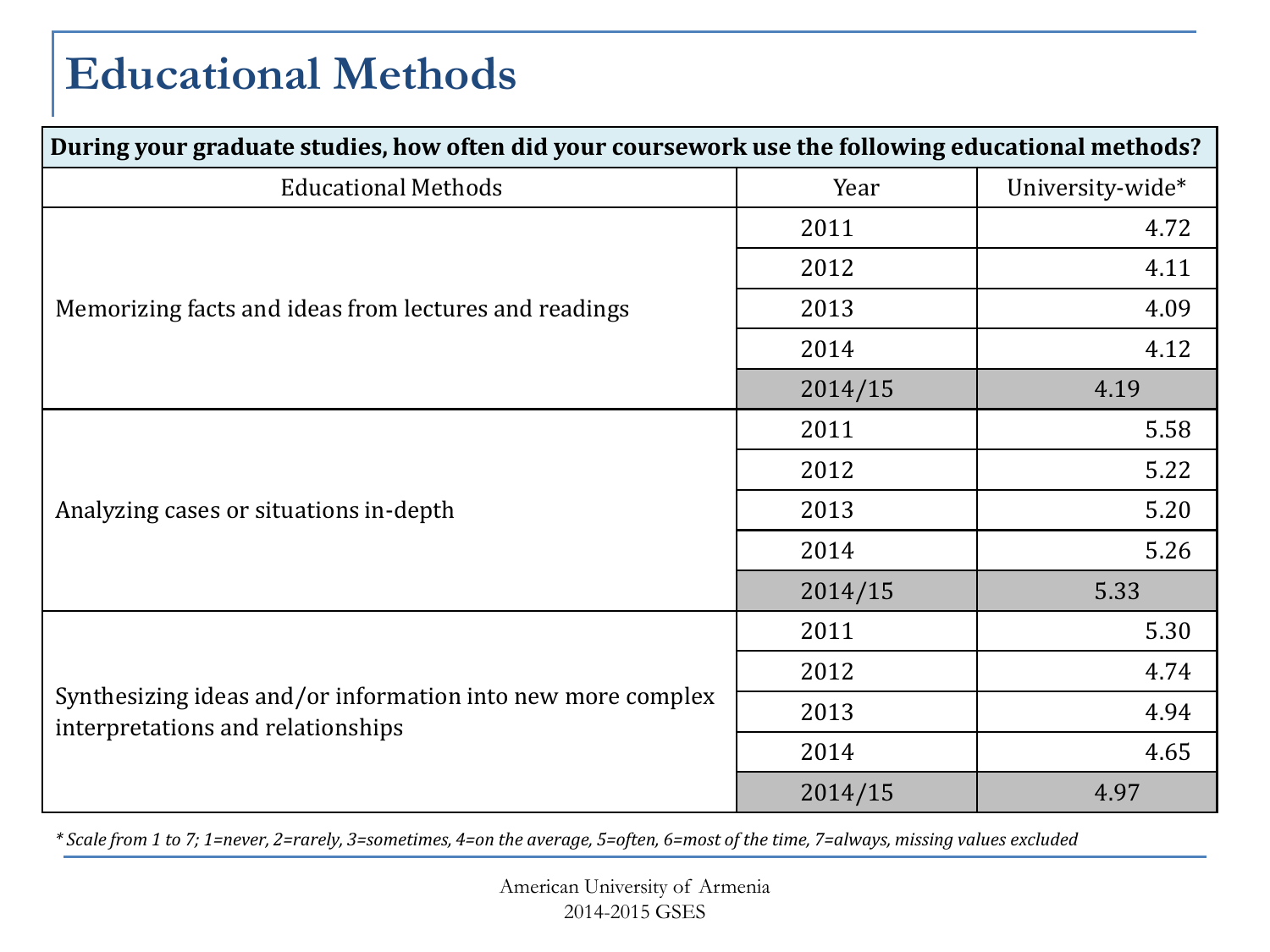#### **Educational Methods Cont'd**

| During your graduate studies, how often did your coursework use the following educational methods? |         |                  |  |  |  |
|----------------------------------------------------------------------------------------------------|---------|------------------|--|--|--|
| <b>Educational Methods</b>                                                                         | Year    | University-wide* |  |  |  |
|                                                                                                    | 2011    | 5.56             |  |  |  |
|                                                                                                    | 2012    | 5.09             |  |  |  |
| Making judgments about the value of information, arguments, or<br>methods                          | 2013    | 5.00             |  |  |  |
|                                                                                                    | 2014    | 4.74             |  |  |  |
|                                                                                                    | 2014/15 | 5.08             |  |  |  |
|                                                                                                    | 2011    | 5.53             |  |  |  |
|                                                                                                    | 2012    | 5.19             |  |  |  |
| Applying theories or concepts to practical problems/situations                                     | 2013    | 5.15             |  |  |  |
|                                                                                                    | 2014    | 5.03             |  |  |  |
|                                                                                                    | 2014/15 | 5.06             |  |  |  |

*\* Scale from 1 to 7; 1=never, 2=rarely, 3=sometimes, 4=on the average, 5=often, 6=most of the time, 7=always; missing values excluded*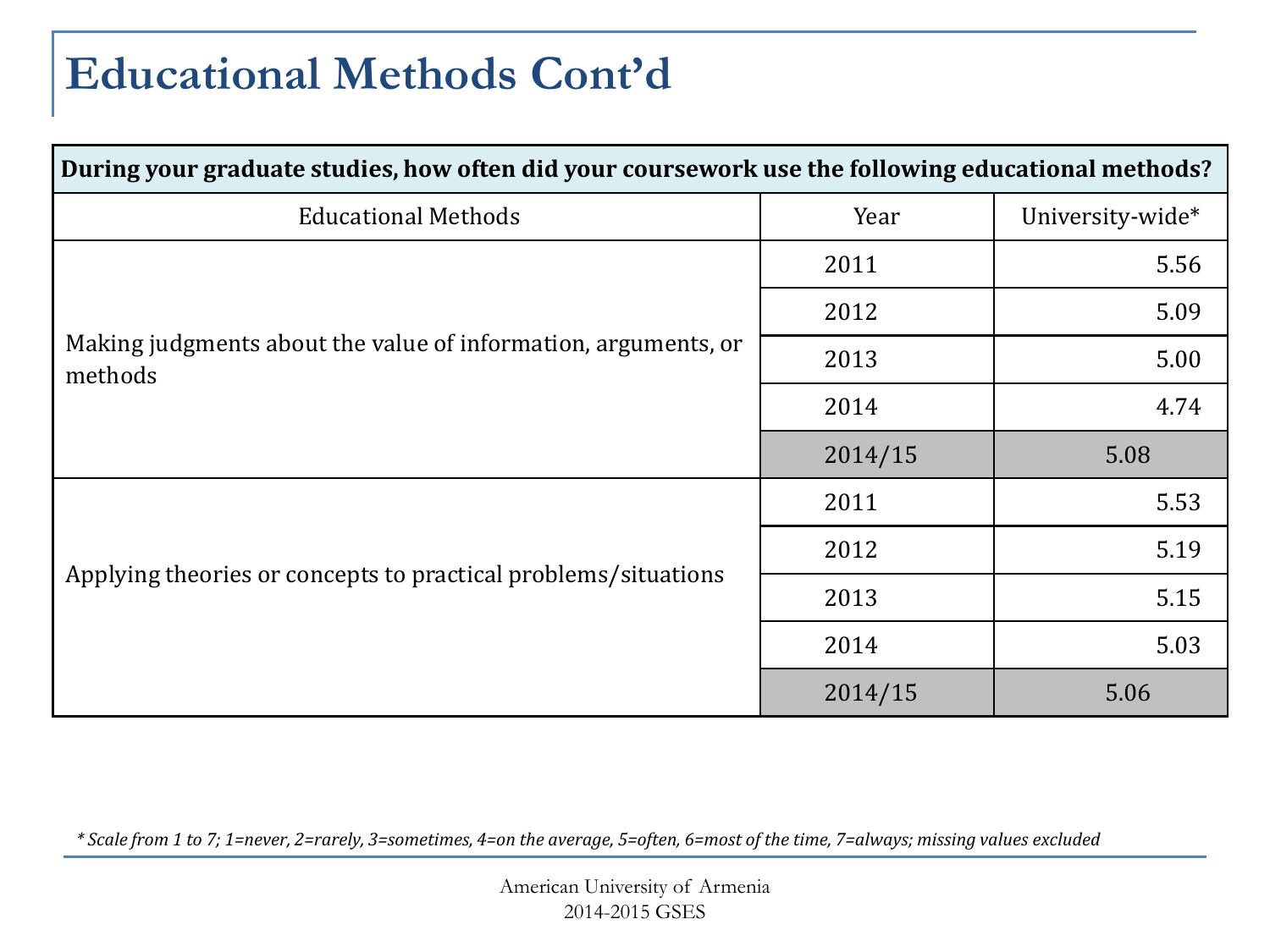#### **Educational Methods Cont'd**

| How AUA should change the emphasis it places on each of the educational methods used?                                          |           |                                     |                                   |  |  |  |
|--------------------------------------------------------------------------------------------------------------------------------|-----------|-------------------------------------|-----------------------------------|--|--|--|
| <b>Educational Methods</b>                                                                                                     | Year      | University-wide*                    |                                   |  |  |  |
|                                                                                                                                | 2012      | 2.16                                | 67.3                              |  |  |  |
|                                                                                                                                | 2013      | 2.37                                | 56.2                              |  |  |  |
| Connection between ideas and practice                                                                                          | 2014      | 2.14                                | 67.2                              |  |  |  |
|                                                                                                                                | 2014-2015 | 2.10                                | 67.3                              |  |  |  |
|                                                                                                                                | 2012      | 3.00                                | 19.3                              |  |  |  |
|                                                                                                                                | 2013      | 2.89                                | 20.9                              |  |  |  |
| Theoretical knowledge                                                                                                          | 2014      | 2.92                                | 24.8                              |  |  |  |
|                                                                                                                                | 2014-2015 | 2.82                                | 28.2                              |  |  |  |
|                                                                                                                                | 2012      | 2.33                                | 56.7                              |  |  |  |
|                                                                                                                                | 2013      | 2.06                                | 67.6                              |  |  |  |
| Problem solving                                                                                                                | 2014      | 2.10                                | 68.0                              |  |  |  |
|                                                                                                                                | 2014-2015 | 2.18                                | 60.9                              |  |  |  |
|                                                                                                                                | 2012      | 2.45                                | 48.7                              |  |  |  |
|                                                                                                                                | 2013      | 2.25                                | 61.9                              |  |  |  |
| Research                                                                                                                       | 2014      | 2.28                                | 56.8                              |  |  |  |
|                                                                                                                                | 2014-2015 | 2.30                                | 53.2                              |  |  |  |
|                                                                                                                                | 2012      | 2.28                                | 57.3                              |  |  |  |
|                                                                                                                                | 2013      | 2.23                                | 60.0                              |  |  |  |
| <b>Applied Research</b>                                                                                                        | 2014      | 2.27                                | 61.6                              |  |  |  |
| $\mathbf{1}$ $\mathbf{1}$<br>$\mathcal{L}$<br>$\mathbf{1}$ $\mathbf{1}$ $\mathbf{1}$ $\mathbf{1}$ $\mathbf{1}$<br>$\mathbf{r}$ | 2014-2015 | 2.17<br>$1 \quad 1 \quad 1 \quad 1$ | 60.3<br>$\mathbf{1}$ $\mathbf{1}$ |  |  |  |

*\*Mean and combined percent of increase a great deal and increase somewhat; 1=increase a great deal and 5=Reduce a great deal; missing values excluded*

American University of Armenia 2014-2015 GSES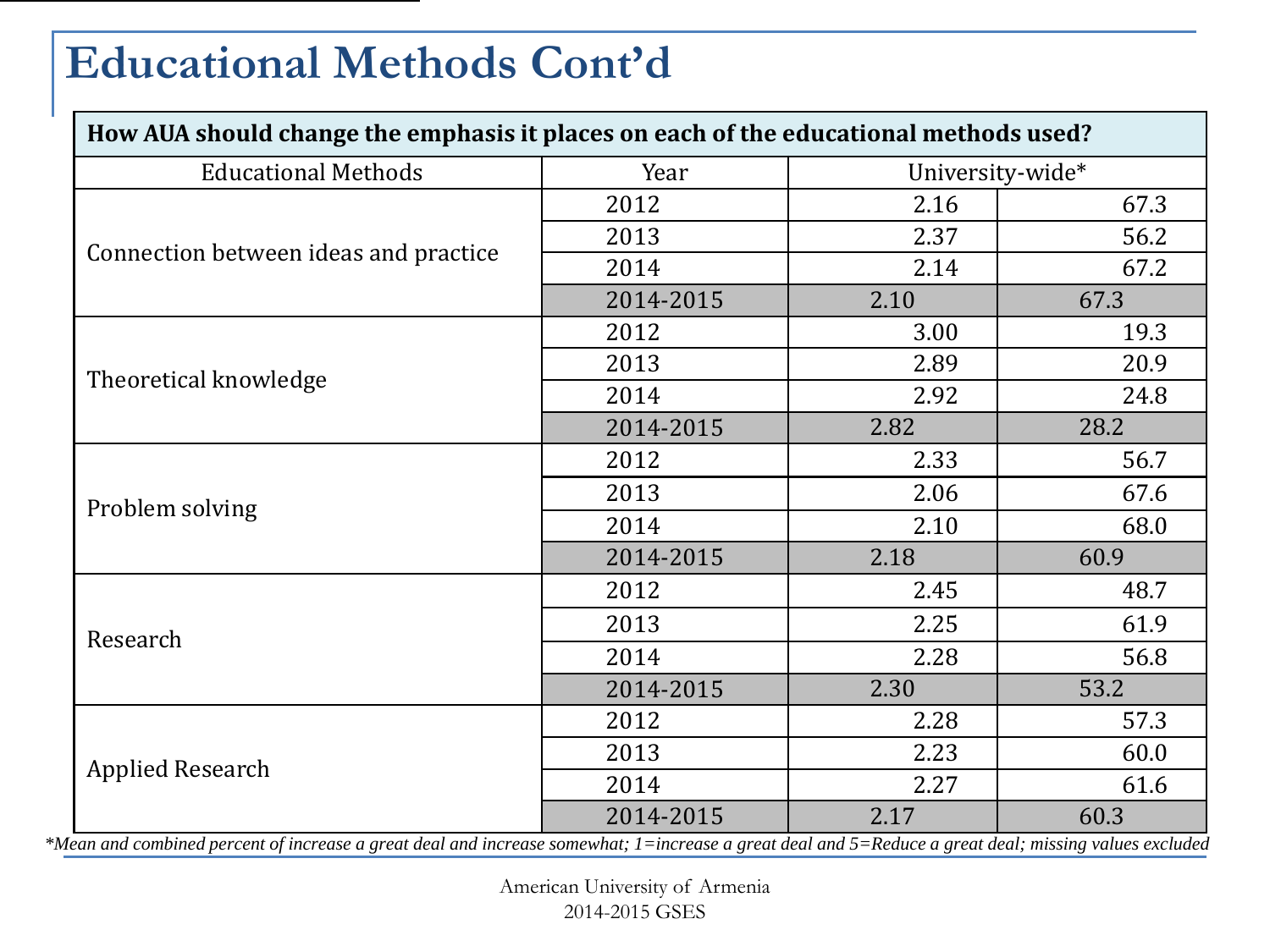#### **Overall Experience in Academic Program**

| Overall and in general, how would you rate your experience in your program? |      |      |  |  |  |  |
|-----------------------------------------------------------------------------|------|------|--|--|--|--|
| University-wide*<br>Year                                                    |      |      |  |  |  |  |
| 2011                                                                        | 1.95 | 81.5 |  |  |  |  |
| 2012                                                                        | 2.03 | 80.0 |  |  |  |  |
| 2013                                                                        | 2.10 | 70.5 |  |  |  |  |
| 2014                                                                        | 2.24 | 59.2 |  |  |  |  |
| 2014-2015                                                                   | 1.87 | 84.0 |  |  |  |  |

| Overall and in general, how would you rate your experience in your program? N (%) |           |          |                 |  |  |  |
|-----------------------------------------------------------------------------------|-----------|----------|-----------------|--|--|--|
|                                                                                   | Female    | Male     | University-wide |  |  |  |
| Excellent                                                                         | 40 (33.9) | 11(28.9) | 51(32.7)        |  |  |  |
| Good                                                                              | 61(51.7)  | 19(50.0) | 80 (51.3)       |  |  |  |
| Average                                                                           | 14 (11.9) | 5(13.2)  | 19 (12.2)       |  |  |  |
| Poor                                                                              | 3(2.5)    | 3(7.9)   | 6(3.8)          |  |  |  |
| Very poor                                                                         | 0(0.0)    | 0(0.0)   | 0(0.0)          |  |  |  |
| <b>TOTAL</b>                                                                      | 118       | 38       | 156             |  |  |  |
| Mean                                                                              | 1.83      | 2.00     | 1.87            |  |  |  |

<span id="page-15-0"></span>*\*Mean and combined percent of excellent and very good; scale of 1 to 5, 1=excellent and 5= very poor; missing values excluded*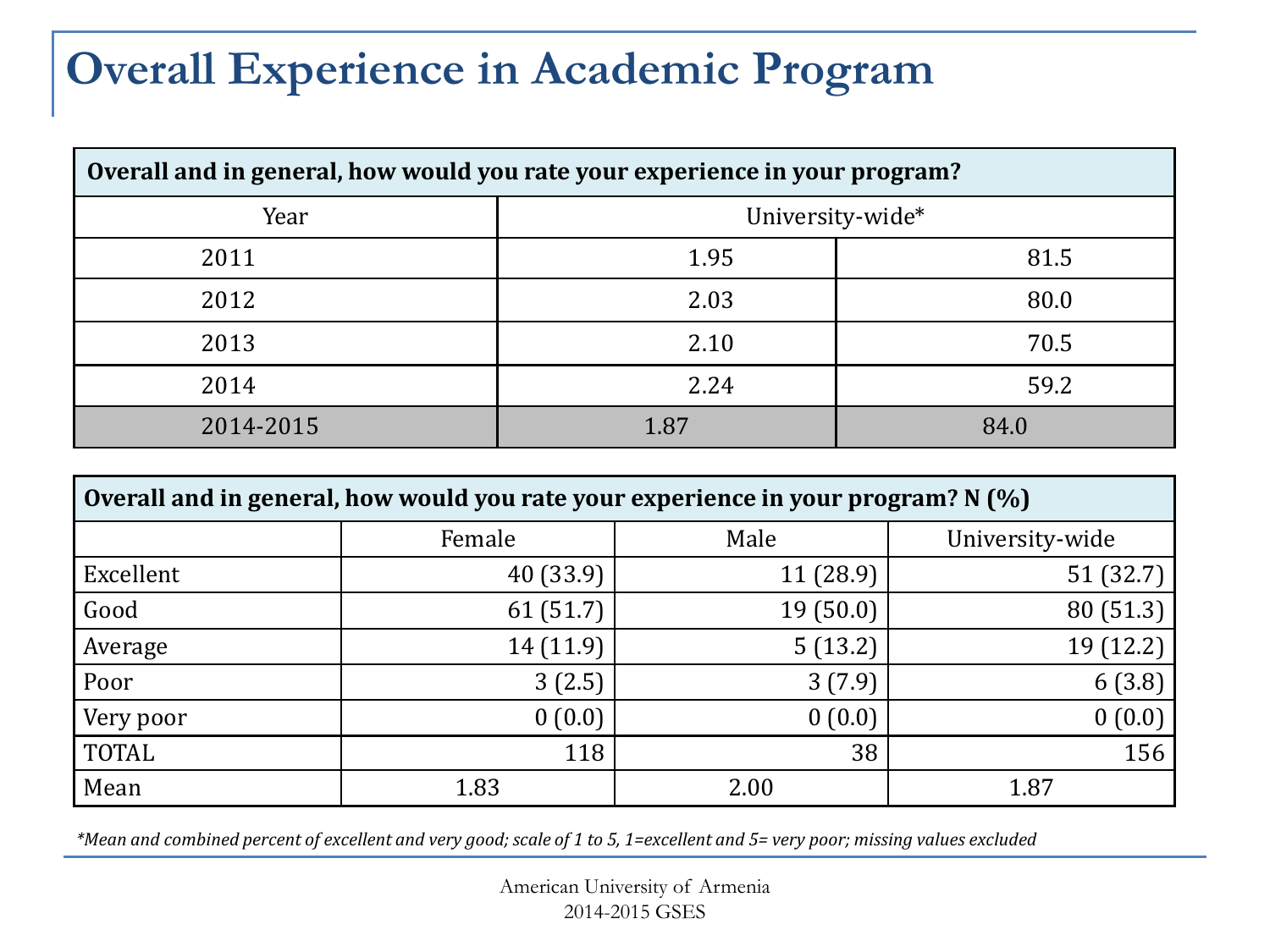# **Support in the Degree Program**

| <b>Measures</b>                                                                             | Year    | University-wide* |      | <b>Measures</b>                             | Year    | University-wide* |      |
|---------------------------------------------------------------------------------------------|---------|------------------|------|---------------------------------------------|---------|------------------|------|
| Student advising (e.g., guidance<br>on academic requirements,                               | 2011    | 1.87             | 88.2 |                                             | 2011    | 1.98             | 79.8 |
|                                                                                             | 2012    | 2.12             | 73.3 | Opportunities for formal                    | 2012    | 2.13             | 72.7 |
|                                                                                             | 2013    | 2.04             | 78.1 | student evaluations of                      | 2013    | 2.26             | 61.9 |
| thesis/essay)                                                                               | 2014    | 2.08             | 74.4 | instruction                                 | 2014    | 2.28             | 66.4 |
|                                                                                             | 2014/15 | 2.00             | 80.8 |                                             | 2014/15 | 2.08             | 71.1 |
|                                                                                             | 2011    | 1.95             | 82.6 |                                             | 2012    | 2.67             | 40.7 |
| Adequacy of support for research<br>(e.g., research facilities such as<br>labs and centers) | 2012    | 2.24             | 64.7 | Career and/or further study                 | 2013    | 2.64             | 41.9 |
|                                                                                             | 2013    | 2.14             | 72.4 | advising and planning by<br>faculty         | 2014    | 2.40             | 52.8 |
|                                                                                             | 2014    | 2.02             | 74.2 |                                             | 2014/15 | 2.40             | 55.7 |
|                                                                                             | 2014/15 | 1.94             | 82.7 |                                             | 2011    | 1.80             | 90.7 |
|                                                                                             | 2011    | 2.10             | 76.9 | Support of staff in the degree              | 2012    | 2.14             | 72.7 |
| Opportunity for research                                                                    | 2012    | 2.47             | 54.0 |                                             | 2013    | 2.00             | 77.2 |
| experience or practical skills                                                              | 2013    | 2.23             | 66.6 | program                                     | 2014    | 2.09             | 72.8 |
| application                                                                                 | 2014    | 2.25             | 60.0 |                                             | 2014/15 | 2.03             | 75.0 |
|                                                                                             | 2014/15 | 2.18             | 68.6 |                                             | 2011    | 2.15             | 67.2 |
|                                                                                             | 2011    | 2.14             | 70.6 |                                             |         |                  |      |
| Communications about academic<br>policies and procedures                                    | 2012    | 2.26             | 64.0 | Advising for students on                    | 2012    | 2.12             | 70.0 |
|                                                                                             | 2013    | 2.24             | 62.9 | policies and rights and<br>responsibilities | 2013    | 2.13             | 67.6 |
|                                                                                             | 2014    | 2.25             | 68.0 |                                             | 2014    | 2.20             | 64.6 |
|                                                                                             | 2014/15 | 2.17             | 67.3 |                                             | 2014/15 | 2.27             | 60.2 |

<span id="page-16-0"></span>*\*Mean and combined percent of satisfied and very satisfied; scale of 1 to 5; 1=very satisfied and 5=strongly dissatisfied; missing values excluded*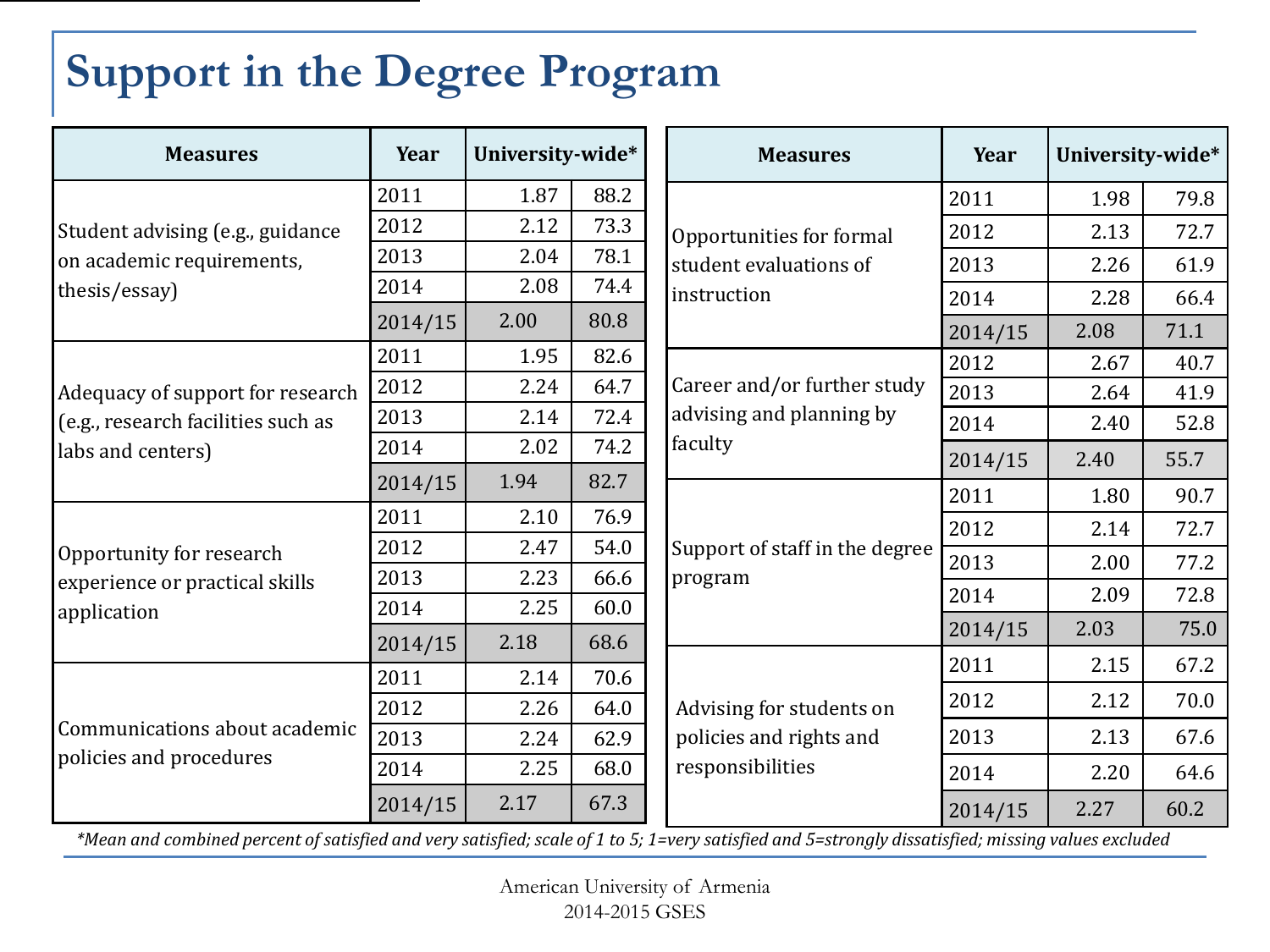### **University Services**

| <b>Measures</b>                             | Year    |      | University-wide* |  | <b>Measures</b>                                     | Year    | University-wide* |      |
|---------------------------------------------|---------|------|------------------|--|-----------------------------------------------------|---------|------------------|------|
|                                             | 2011    | 1.70 | 85.7             |  |                                                     | 2011    | 1.32             | 97.4 |
|                                             | 2012    | 1.96 | 79.3             |  | Classroom facilities and                            | 2012    | 1.46             | 96.0 |
| Computer resources                          | 2013    | 1.86 | 81.9             |  |                                                     | 2013    | 1.57             | 94.3 |
|                                             | 2014    | 1.91 | 76.8             |  | equipment                                           | 2014    | 1.36             | 96.8 |
|                                             | 2014/15 | 2.03 | 75.0             |  |                                                     | 2014/15 | 1.50             | 97.4 |
|                                             | 2011    | 2.35 | 60.4             |  |                                                     | 2011    | 1.84             | 80.4 |
| Food services                               | 2012    | 2.22 | 67.3             |  | Services provided by the<br>Office of the Registrar |         |                  |      |
|                                             | 2013    | 2.43 | 52.3             |  |                                                     | 2012    | 1.90             | 80.7 |
|                                             | 2014    | 1.95 | 78.4             |  |                                                     | 2013    | 1.98             | 78.1 |
|                                             | 2014/15 | 1.84 | 82.1             |  |                                                     | 2014    | 2.20             | 69.4 |
|                                             | 2011    | 1.65 | 87.2             |  |                                                     | 2014/15 | 2.26             | 69.9 |
|                                             | 2012    | 1.88 | 80.0             |  |                                                     | 2011    | 1.96             | 70.1 |
| Library resources in your<br>field of study | 2013    | 1.77 | 85.8             |  | Financial aid services -                            | 2012    | 2.03             | 69.1 |
|                                             | 2014    | 1.80 | 83.2             |  | scholarships, loans, work                           | 2013    | 1.92             | 75.2 |
|                                             | 2014/15 | 1.72 | 85.9             |  | study                                               | 2014    | 2.06             | 65.6 |
|                                             | 2012    | 1.73 | 88.7             |  |                                                     |         |                  |      |
|                                             | 2013    | 1.43 | 93.4             |  |                                                     | 2014/15 | 2.19             | 64.1 |
| Library support services                    | 2014    | 1.47 | 94.4             |  | Services provided by the                            | 2014    | 2.42             | 48.8 |
|                                             | 2014/15 | 1.64 | 91.0             |  | <b>Center for Student Success</b>                   | 2014/15 | 2.33             | 51.9 |

<span id="page-17-0"></span>*\*Mean and combined percent of satisfied and very satisfied; scale of 1 to 5; 1=very satisfied and 5=strongly dissatisfied; missing values excluded*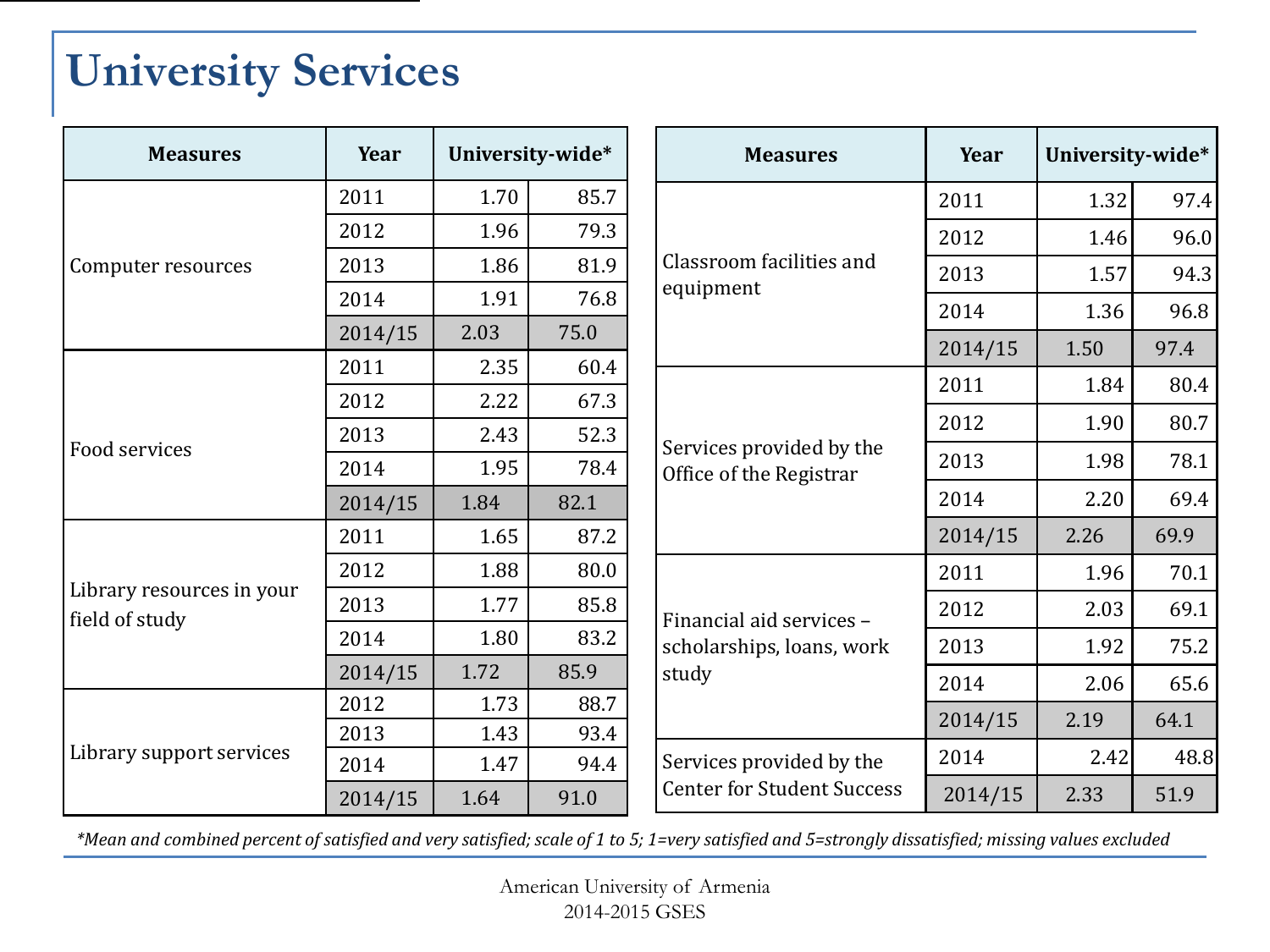### **University Services Cont'd**

| <b>Measures</b>                                                                                                                         | Year    |      | University-wide* |
|-----------------------------------------------------------------------------------------------------------------------------------------|---------|------|------------------|
|                                                                                                                                         | 2012    | 2.24 | 62.7             |
|                                                                                                                                         | 2013    | 2.30 | 56.2             |
|                                                                                                                                         | 2014    | 2.08 | 69.6             |
| Career advising and planning by ACDO<br>Job orientations<br>Career days<br>CV/Cover letter writing sessions<br>Job interview advisement | 2014/15 | 2.16 | 68.0             |
|                                                                                                                                         | 2012    | 2.38 | 56.7             |
|                                                                                                                                         | 2013    | 2.54 | 46.7             |
|                                                                                                                                         | 2014    | 2.30 | 57.6             |
|                                                                                                                                         | 2014/15 | 2.33 | 56.4             |
|                                                                                                                                         | 2012    | 2.54 | 44.7             |
|                                                                                                                                         | 2013    | 2.61 | 40.0             |
|                                                                                                                                         | 2014    | 2.40 | 44.8             |
|                                                                                                                                         | 2014/15 | 2.50 | 45.6             |
|                                                                                                                                         | 2012    | 2.66 | 38.7             |
|                                                                                                                                         | 2013    | 2.69 | 33.3             |
|                                                                                                                                         | 2014    | 2.50 | 41.6             |
|                                                                                                                                         | 2014/15 | 2.49 | 40.4             |
|                                                                                                                                         | 2012    | 2.78 | 31.3             |
|                                                                                                                                         | 2013    | 2.62 | 37.2             |
|                                                                                                                                         | 2014    | 2.46 | 43.2             |
|                                                                                                                                         | 2014/15 | 2.51 | 41.0             |
|                                                                                                                                         | 2012    | 2.35 | 56.0             |
| Job/training/lecture announcements                                                                                                      | 2013    | 2.46 | 47.6             |
| broadcasted via e-mail                                                                                                                  | 2014    | 2.17 | 60.8             |
|                                                                                                                                         | 2014/15 | 2.23 | 59.6             |

*\*Mean and combined percent of satisfied and very satisfied; scale of 1 to 5; 1=very satisfied and 5=strongly dissatisfied; missing values excluded*

American University of Armenia 2014-2015 GSES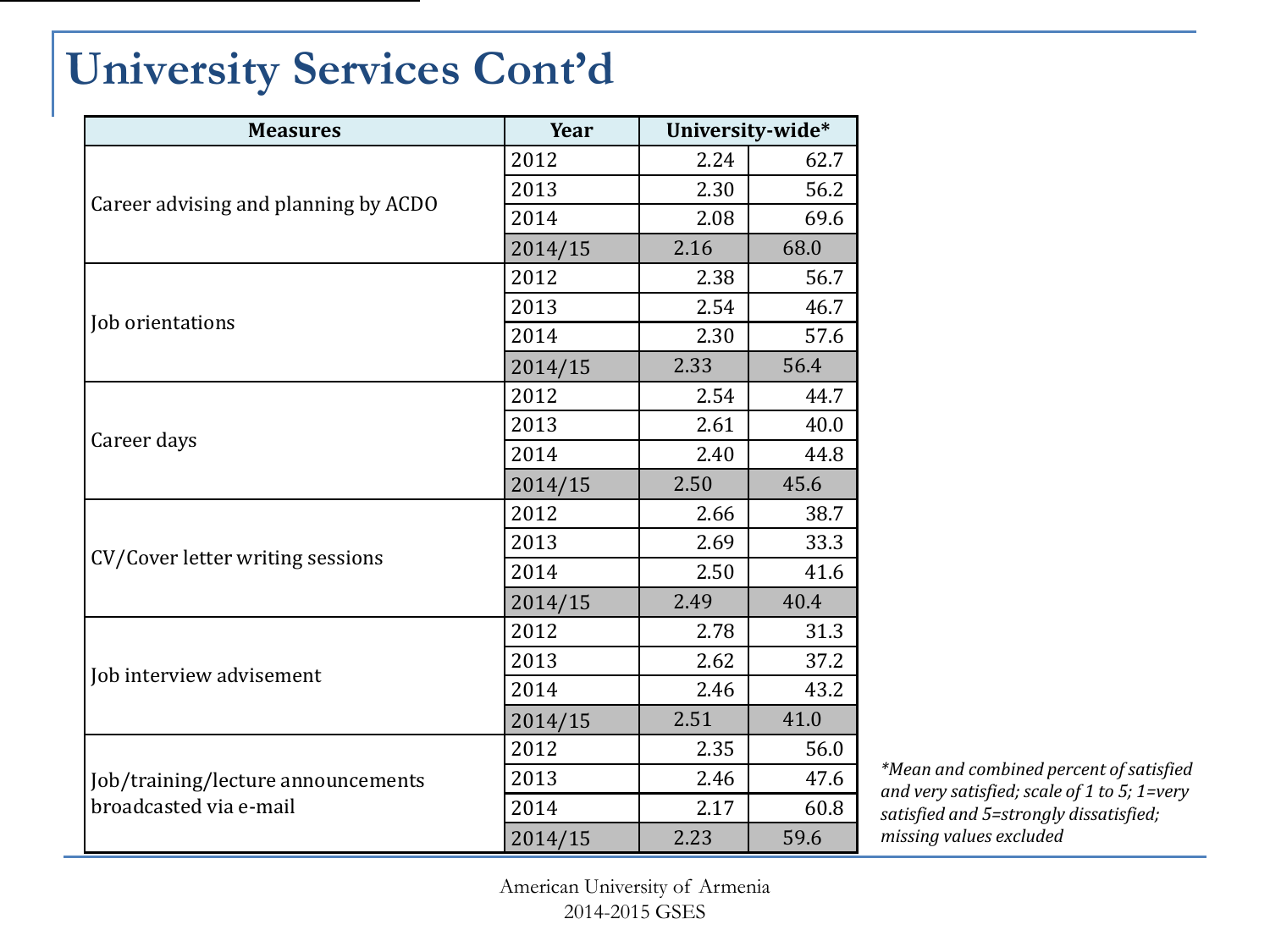#### **Graduate Education's Contribution to Student Development**

| How much did graduate education at AUA contribute to your development in the following areas? |                  |
|-----------------------------------------------------------------------------------------------|------------------|
| Description                                                                                   | University-Wide* |
| Making presentations to forums typical of your field of study                                 | 5.57             |
| Presenting papers at conferences/seminars                                                     | 5.44             |
| Ability to plan and carry out projects independently                                          | 5.27             |
| Ability to function as part of a team                                                         | 5.20             |
| Ability to critically analyze ideas and information                                           | 5.19             |
| <b>English Speaking skills</b>                                                                | 5.15             |
| Applying scientific methods of inquiry                                                        | 5.14             |
| Ability to solve analytical problems                                                          | 5.12             |
| Speaking skills                                                                               | 5.11             |
| English Writing skills                                                                        | 5.02             |
| Submitting papers for publication                                                             | 4.96             |
| Writing skills                                                                                | 4.93             |
| Network with others in the field                                                              | 4.91             |
| Ability to lead and guide others                                                              | 4.80             |
| Computer skills                                                                               | 4.37             |

<span id="page-19-0"></span>*\* Scale from 1 to 7; 1=not at all, 7=tremendously; missing values excluded*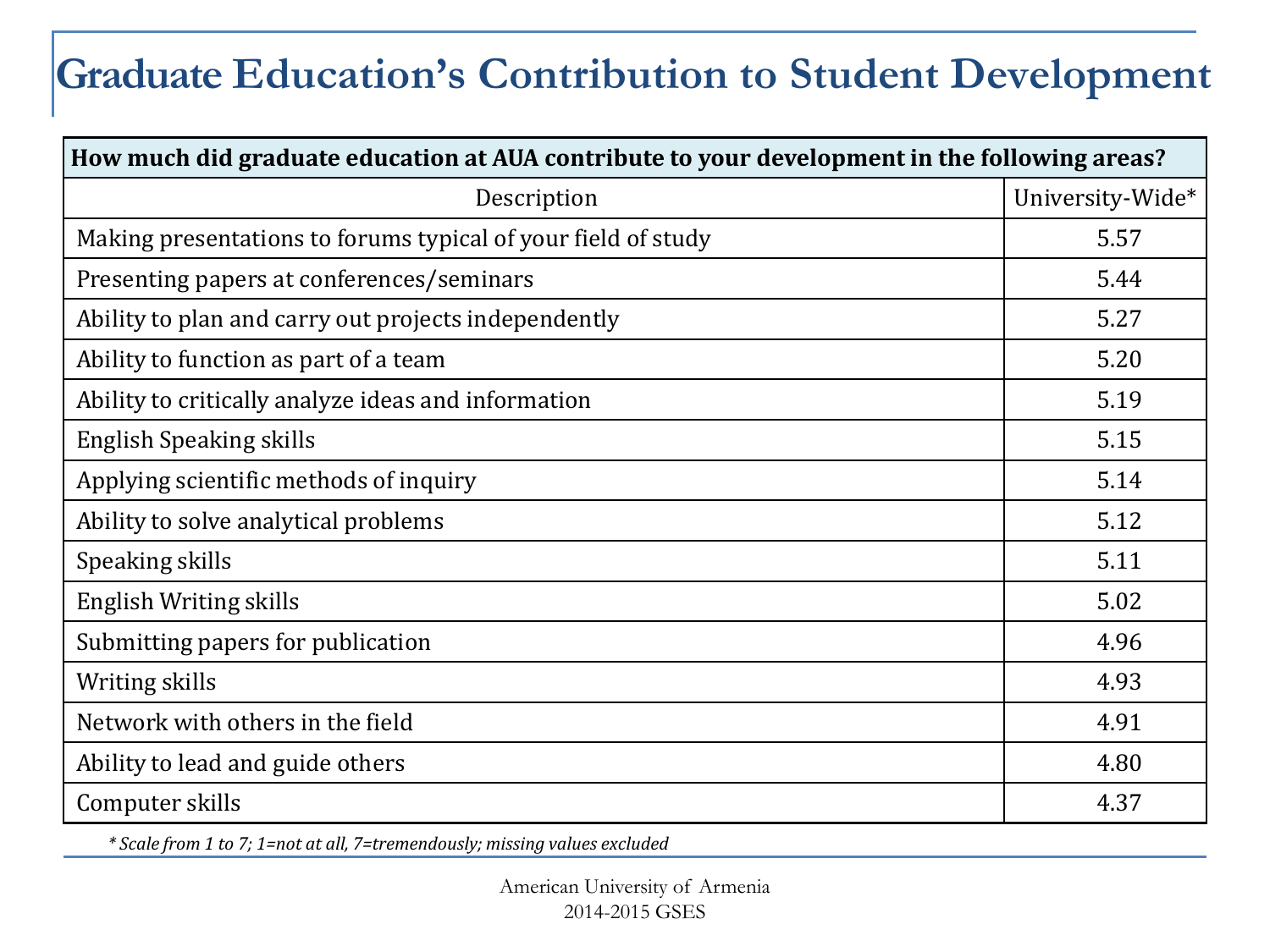#### **Positive Highlights, Differences and Suggestions for Improvement**

| What are the three things you liked most about AUA?     | N  | What are the three most important differences<br>between AUA and other universities and colleges in<br>Armenia? | N  |
|---------------------------------------------------------|----|-----------------------------------------------------------------------------------------------------------------|----|
| Atmosphere/community/environment/culture                | 52 | Quality of education/ western teaching style                                                                    | 44 |
| Faculty members and support                             | 49 | Student-faculty relationships/ Student centeredness                                                             | 32 |
| Teaching/learning methodologies and assignments         | 34 | Atmosphere/community/environment/culture                                                                        | 30 |
| Facilities, equipment, technologies (comfort, access)   | 32 | Faculty members and support                                                                                     | 29 |
| Applied knowledge/skills/experience gained              | 27 | Teaching/learning methodologies                                                                                 | 27 |
| Student-faculty relationships/student centered approach | 26 | Knowledge gained/its practicability                                                                             | 26 |

| What are the three most important things AUA could do to improve the quality of the graduate experience? | N  |
|----------------------------------------------------------------------------------------------------------|----|
| Improve organizational management (communication, services etc.)                                         | 38 |
| Improve the curriculum                                                                                   | 37 |
| Invite more (foreign) faculty (better/more qualified/experienced)                                        | 36 |
| Improve educational methodologies/processes/materials                                                    | 28 |
| Increase the number of courses (electives, specific courses) offered                                     | 25 |
| Improve facilities/equipment/technologies and their management                                           | 18 |
| Opportunities of study, exchange, internships (including with institutions abroad)                       | 18 |

<span id="page-20-0"></span>*\*Open-ended question; Responses recoded*